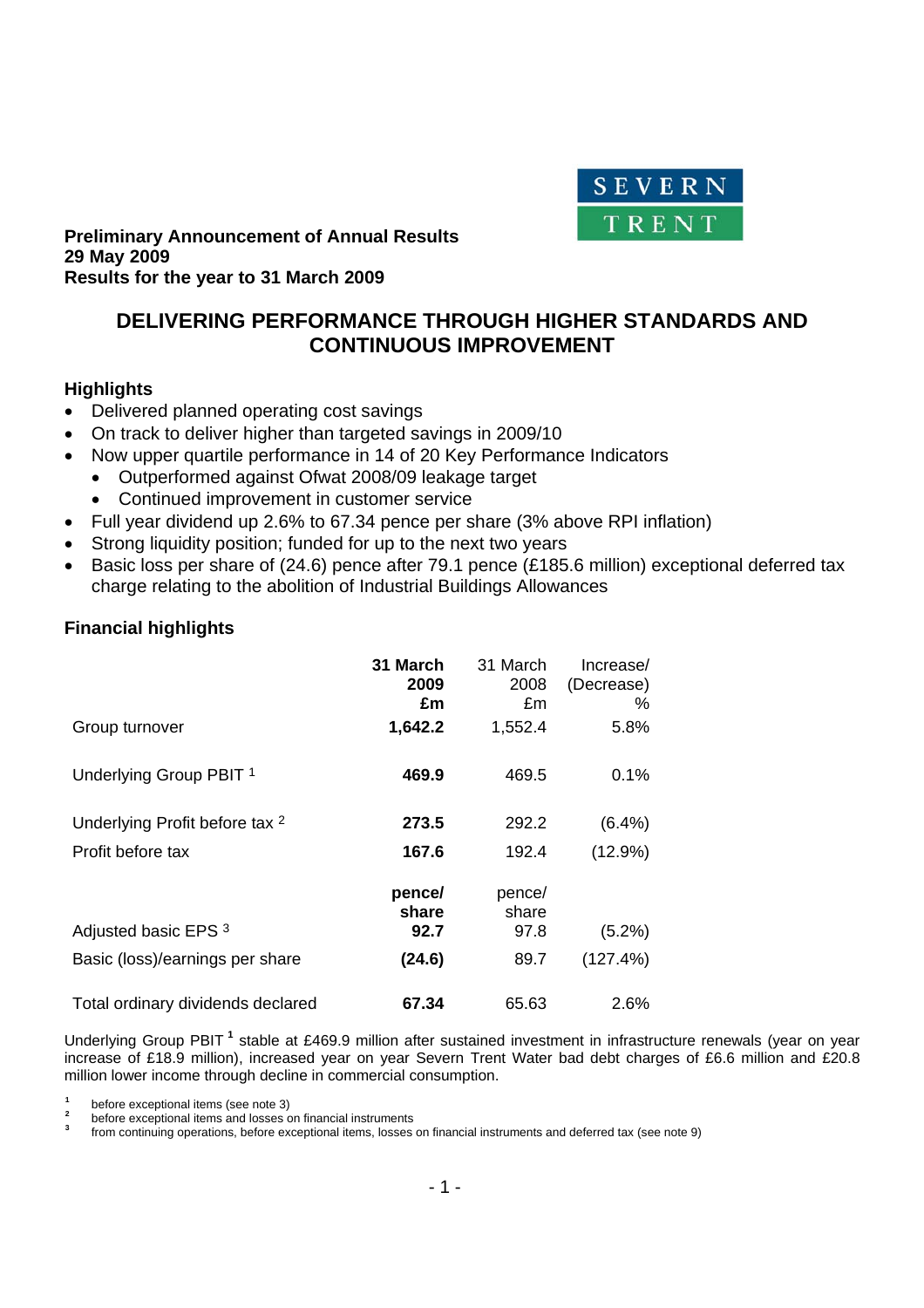### **Sir John Egan, Chairman Severn Trent Plc, said:**

"I am pleased to report today on a second successive year of encouraging progress. Despite the impact of the current economic environment on consumption and bad debts, and our already announced increase in investment in infrastructure renewals, Tony Wray and his team delivered stable underlying Group PBIT. That's because we continue to deliver on our plans to raise standards and keep down charges through our focus on continuous improvement in all our processes.

In line with our stated policy, our full year dividend has increased by 2.6% to 67.34 pence per share, an annual increase of 3% above the rate of inflation."

# **Tony Wray, Chief Executive Severn Trent Plc, said:**

"These results demonstrate continued improvement across the business. We now have 14 of our 20 Key Performance Indicators at upper quartile. We continue to drive significantly higher customer service standards, have outperformed against our leakage target for the second year running and maintained high standards across our key environmental obligations.

We have delivered our planned operating cost savings this year and are on track to deliver higher than targeted operating cost savings in 2009/10. We remain on track to successfully deliver our capital programme over the final year of AMP4. We are committed to raising standards still higher and investing further in improving operational efficiency, because we believe that this approach will deliver improved customer service and enhanced shareholder value.

Looking forward to the next Price Review (PR09), preparations have gone well. There is still a way to go in the regulatory process, but we have what we believe to be a high quality, holistic and balanced plan that has customers at its heart, is supported by all the key stakeholders and will enable a fair and appropriate return for our investors."

#### **Enquiries:**

| Tony Wray<br><b>Chief Executive</b>          | <b>Severn Trent Plc</b>       | 0207 353 4200 (on the day)<br>0121 722 4938 |
|----------------------------------------------|-------------------------------|---------------------------------------------|
| Mike McKeon<br><b>Finance Director</b>       | <b>Severn Trent Plc</b>       | 0207 353 4200 (on the day)<br>0121 722 4319 |
| Peter Gavan<br>Director of External Affairs  | <b>Severn Trent Plc</b>       | 0207 353 4200 (on the day)<br>0121 722 4310 |
| Jonathan Davies<br><b>Investor Relations</b> | Severn Trent Plc              | 0207 353 4200 (on the day)<br>0121 722 4295 |
| Mal Patel, Peter Hewer                       | <b>Tulchan Communications</b> | 0207 353 4200                               |

#### **Preliminary Results Presentation and Webcast**

There will be a preliminary results presentation at 9.30am on Friday 29 May 2009. This presentation, together with the presentation slides, will be available as a simultaneous webcast on the Severn Trent web site (www.severntrent.com) and will remain on the web site for subsequent viewing.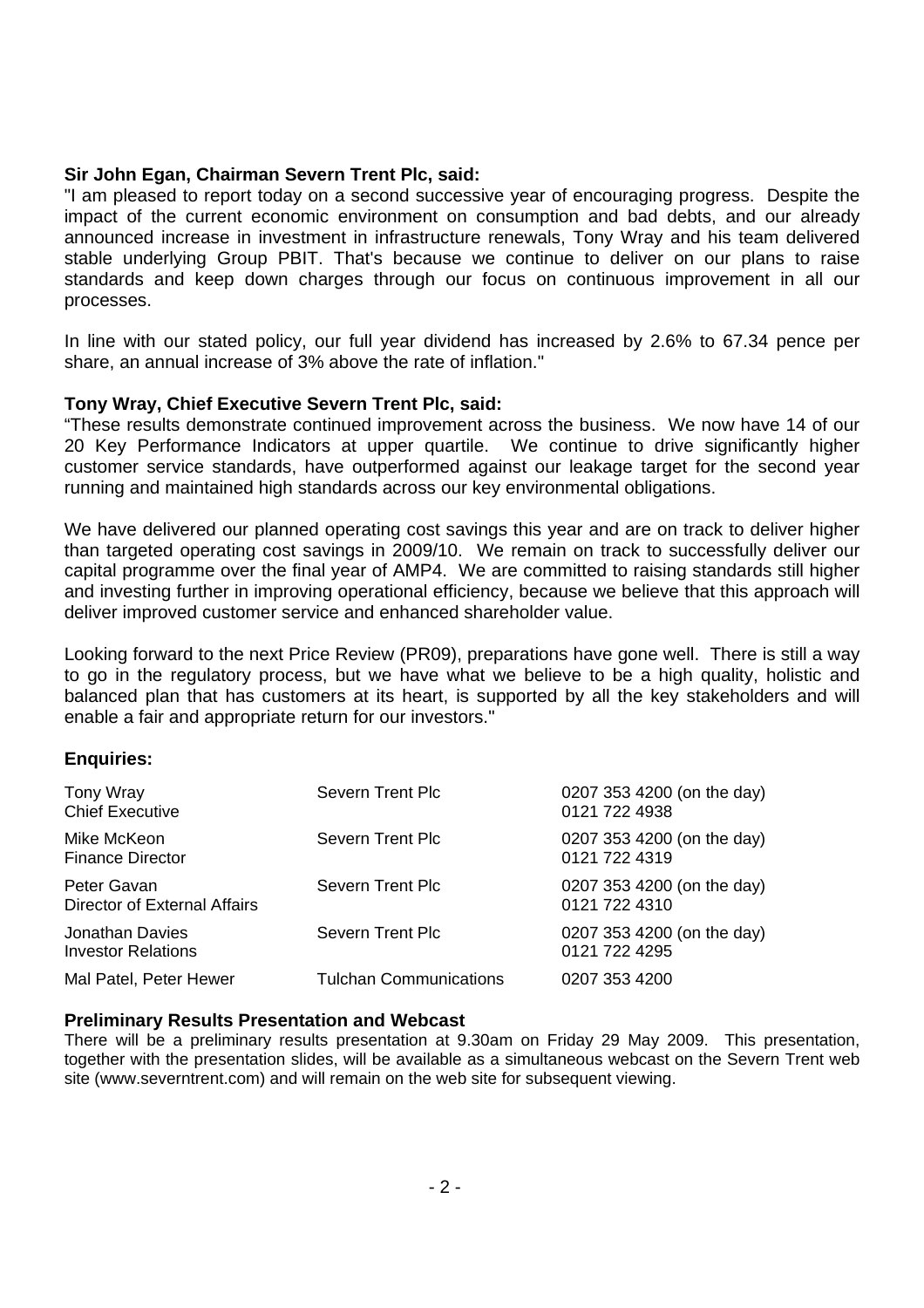# **Operating Review**

#### **Severn Trent Water**

We continue to execute on our plans to raise standards and drive greater efficiency across the business. The year under review has seen continued progress and delivery of tangible improvements. The 20 Key Performance Indicators (KPIs) remain the primary basis on which we measure and demonstrate raised standards.

We now have 14 KPIs where we are achieving upper quartile performance (2007/08 – 10), with 5 at median (2007/08 - 7) and 1 at lower quartile (2007/08 - 3).

We continue to make significant, sustainable improvements in levels of customer service. We have invested in our people, increasing capability and also continued our focus on process and technology improvements. We are now achieving upper quartile performance in both customer call and job resolution KPIs, and have delivered a 41% reduction in customer complaints over last year. As a result, this KPI has moved from lower quartile to upper quartile.

On leakage, we believe we have, for the second year running, outperformed against our Ofwat annual target despite the coldest winter in 13 years. We have continued to make improvements in measurement and detection, better response times in finding and fixing leaks, more efficient resource allocation and targeting the replacement of our network.

We have also maintained our high standards across water quality, control of pollutions and have maintained 100% consent compliance across our sewage treatment network.

Our continued focus on creating and maintaining a safe working environment has resulted in a 30% reduction in lost time incidents over last year.

Despite the downturn in the economy, the continued focus on improving debt management processes has delivered an 11% improvement in debtor days performance, to 33.1 days at March 2009 (March 2008 – 37.4 days). Whilst our overall performance has improved, the challenging economic conditions have seen an increase in customer insolvencies and greater difficulty in collecting debt over one year old. As a result, we have increased our bad debt charge and it now represents around 2.3% of turnover, up from around 1.8% last year.

We have achieved our planned cost savings this year and, before the impact of the increase in the bad debt charge mentioned above, have delivered the absolute level of expenditure we committed to. As we look forward into the final year of AMP4, we have accelerated our plans to deliver cost savings and now plan to invest £20 million (compared to our previous expectation of around £12 million) to deliver an additional £5 million of cost savings in 2009/10 and further cost efficiencies in AMP5.

The capital programme is proceeding according to plan and we continue to expect to deliver on our regulatory commitments. In common with operating costs, recent rapid falls in the index (COPI) used to adjust the Ofwat determination is likely to lead to a lower than anticipated baseline as we proceed into the final year of AMP4. We remain focussed on the successful delivery of the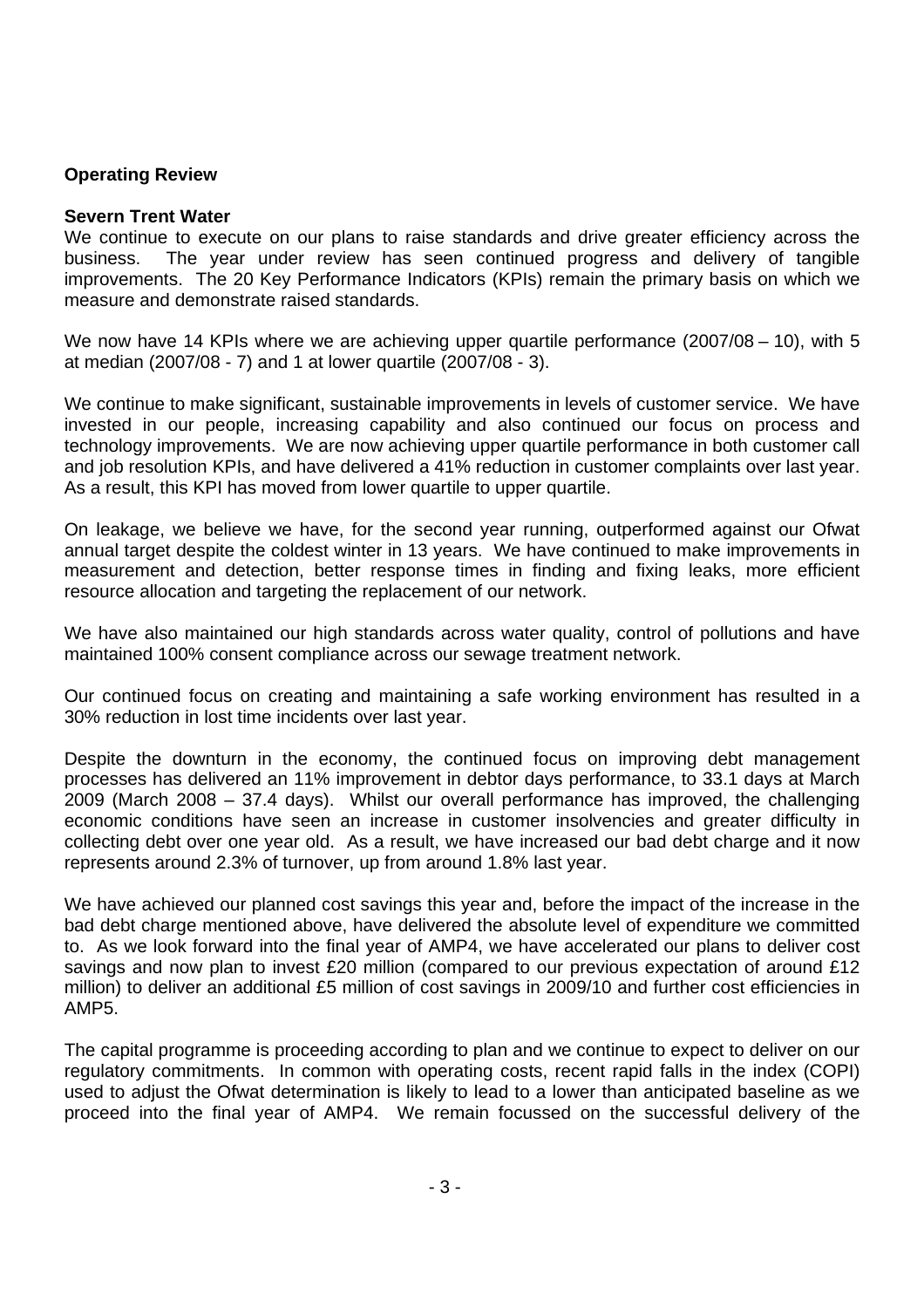absolute levels of expenditure previously announced and we will continue our efforts to identify and pursue additional opportunities across our operating and capital expenditure base in this low inflation environment.

The table below sets out our actual performance for the period under review. Based on the latest benchmarking exercise, carried out during the year, our performance is shown in one of three categories of what we consider to be either lower quartile, upper quartile or median (representing  $2<sup>nd</sup>$  and  $3<sup>rd</sup>$  quartile) performance. In 2008/09 we improved year on year in 7 of our KPIs, maintained high standards in 9 and remained static in 4. We have made significant progress in the year but there is still more to do to achieve our aim of upper quartile performance. We will continue to update our benchmarks on an annual basis to ensure that as companies in our sector or elsewhere redefine what upper quartile means, our objectives move with them.

| <b>Description</b>                                                   | <b>Basis</b> | <b>Note</b>    | Lower<br>Quartile | Median | Upper<br>Quartile |
|----------------------------------------------------------------------|--------------|----------------|-------------------|--------|-------------------|
| Lost time incidents per 100,000 hrs worked<br>2009                   | <b>MAT</b>   | $\overline{2}$ |                   |        | 0.43              |
| 2008                                                                 |              |                |                   | 0.61   |                   |
| 2009<br>Employee motivation %                                        | QR           | 3              |                   |        | 83%               |
| 2008                                                                 |              |                |                   |        | 77%               |
| 2009<br>Water quality (test failure rate) ppm                        | <b>MAT</b>   | 1,4            |                   |        | 200.4             |
| 2008                                                                 |              |                |                   |        | 240.1             |
| 2009<br>Customer written complaints per 1,000 properties             | <b>MAT</b>   | 1,5            |                   |        | 6.44              |
| 2008                                                                 |              |                | 10.90             |        |                   |
| 2009<br>First time call resolution for billing %                     | <b>MAT</b>   | 6              |                   |        | 88%               |
| 2008                                                                 |              |                |                   |        | 85%               |
| Unplanned interruptions > 6 hrs per 1,000 properties<br>2009         | <b>MAT</b>   | 1,7            | 7.29              |        |                   |
| 2008                                                                 |              |                | 21.86             |        |                   |
| Properties at risk of low pressure per 1,000 properties<br>2009      | <b>NPR</b>   | 8,9            |                   |        | 1.21              |
| 2008                                                                 |              |                |                   |        | 0.46              |
| 2009<br>First time job resolution %                                  | <b>MAT</b>   | 6              |                   |        | 96%               |
| 2008                                                                 |              |                |                   | 85%    |                   |
| 2009<br>Non performance against Regulatory Obligations %             | QR           | 6              |                   | 10%    |                   |
| 2008                                                                 |              |                |                   | 15%    |                   |
| 2009<br>Capex (Gross) vs Final Determination %                       | <b>ATD</b>   | 10             |                   |        | 5.0%              |
| 2008                                                                 |              |                |                   |        | 1.7%              |
| 2009<br>Capital process quality (no. of defects per £100k)           | <b>MAT</b>   | 6              |                   |        | 0.00              |
| 2008                                                                 |              |                |                   |        | 0.03              |
| 2009<br>Debtor days                                                  |              | 8,10           |                   | 33.1   |                   |
| 2008                                                                 |              |                |                   | 37.4   |                   |
| 2009<br>Opex vs Final Determination (UK GAAP) - £m                   | <b>MAT</b>   | 10             |                   | 500.9  |                   |
| 2008                                                                 |              |                |                   | 480.9  |                   |
| 2009<br>Cost to serve per property - $E$                             | <b>MAT</b>   | 11             |                   |        | 236.53            |
| 2008                                                                 |              |                |                   | 236.82 |                   |
| Pollution incidents (cat 1, 2 & 3) per 1,000 properties<br>2009      | <b>MAT</b>   | 4,12           |                   |        | 0.08              |
| 2008                                                                 |              |                |                   |        | 0.11              |
| Sewer flooding incidents - other causes per 1,000 properties<br>2009 | <b>MAT</b>   | 1              |                   | 0.17   |                   |
| 2008                                                                 |              |                | 0.21              |        |                   |
| 2009<br>Sewage Treatment Works - breach of consents %                | <b>PPS</b>   | 1,8            |                   |        | 0.0%              |
| 2008                                                                 |              |                |                   |        | 0.0%              |
| 2009<br>Security of supply                                           |              | 8              |                   | 98     |                   |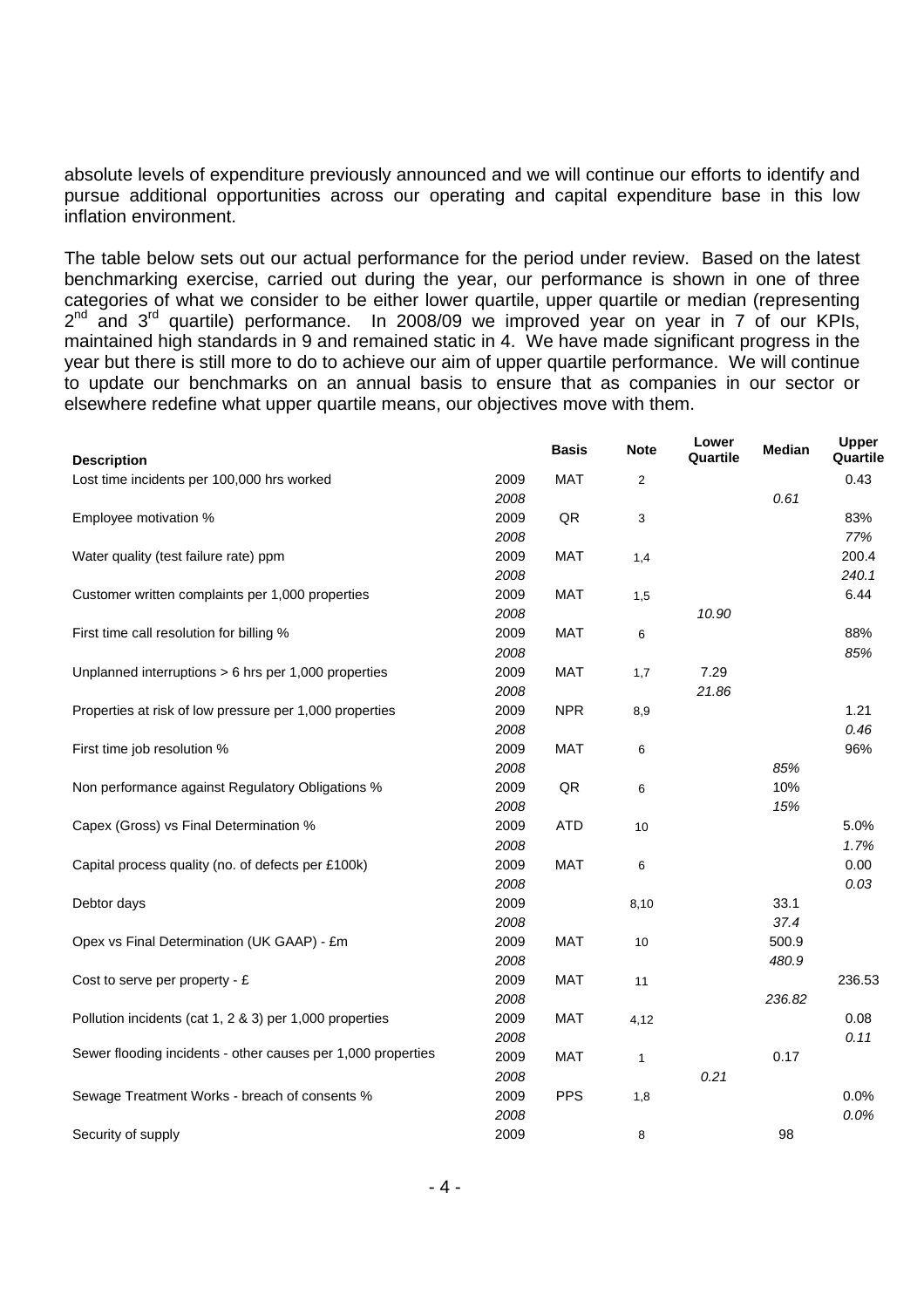|                         | 2008 |            |      | 95 |     |
|-------------------------|------|------------|------|----|-----|
| Net Energy Use - Kwh/MI | 2009 | <b>MAT</b> | 6    |    | 622 |
|                         | 2008 |            |      |    | 608 |
| Leakage MI/d            | 2009 | MLE        | 1.14 |    | 492 |
|                         | 2008 |            |      |    | 491 |

Notes:

All measures are for the period to 31 March 2009, except as stated.

- MAT = Moving Annual Total
- QR = Quarterly Review
- NPR = Number of properties on register
- $ATD = AMP4$  to date
- PPS = Percentage of population served

 $MLE = Maximum Likelihood Estimate$ 

- 1. As reported in June Return to Ofwat. Performance figures are provisional at this stage as the June Return will be submitted to Ofwat on 12 June 2009.
- 2. Actual performance across all employees and agency staff.
- 3. Performance based on quarterly survey of 10% of permanent employees.
- 4. Measure for calendar year to 31 December 2008. Measure now expressed as test failure rate (parts per million). 2008 performance restated accordingly.
- 5. Performance excludes properties billed by other water companies.
- 6. Actual performance based on internal data.
- 7. 2008 performance excludes impact of Summer 2007 flooding. 2008 performance is 184.5 if impact of Summer 2007 flooding included.
- 8. Measure as at 31 March 2009.
- 9. 2009 and 2008 performance includes impact of new pressure loggers installed in 2007/08. Excluding pressure loggers, 2009 performance is 0.005 (2008 0.06) as there has been a significant reduction in reactive identification.
- 10. Actual performance based on audited UK GAAP financial statements for the year ended 31 March 2009 and expressed in absolute terms.
- 11. Actual performance based on audited regulatory accounts for the year ended 31 March 2009.
- 12. Measure expressed as percentage non performance against regulatory obligations.

In June 2008 we announced our plans to invest £24 million over the final two years of the AMP in order to raise standards and improve efficiency. During 2008/09 we have invested £11.9 million (total exceptional charges £13.7 million, less £1.8 million charge in relation to onerous lease provisions on property). This investment has delivered the sustainable operating cost savings we had targeted. Notwithstanding the progress made to date, we continue to develop this major programme to optimise the performance of the company and sustain the improvements in the longer term. This programme is focused on three broad areas:

- Process improvements,
- The technology and systems that support these processes, and
- The location, training and development of our people to operate in this new environment.

These improvement plans are integrated into our 2009/10 plans, are the basis of our future improvements in effective and efficient operation and form a major part of the Company's AMP5 Final Business Plan submitted to Ofwat in April 2009. As mentioned above, we have accelerated our improvement plans and now expect to incur around £20 million of exceptional restructuring costs in 2009/10. This investment is planned to deliver around £5 million of additional operating cost savings in 2009/10 when compared to previous guidance.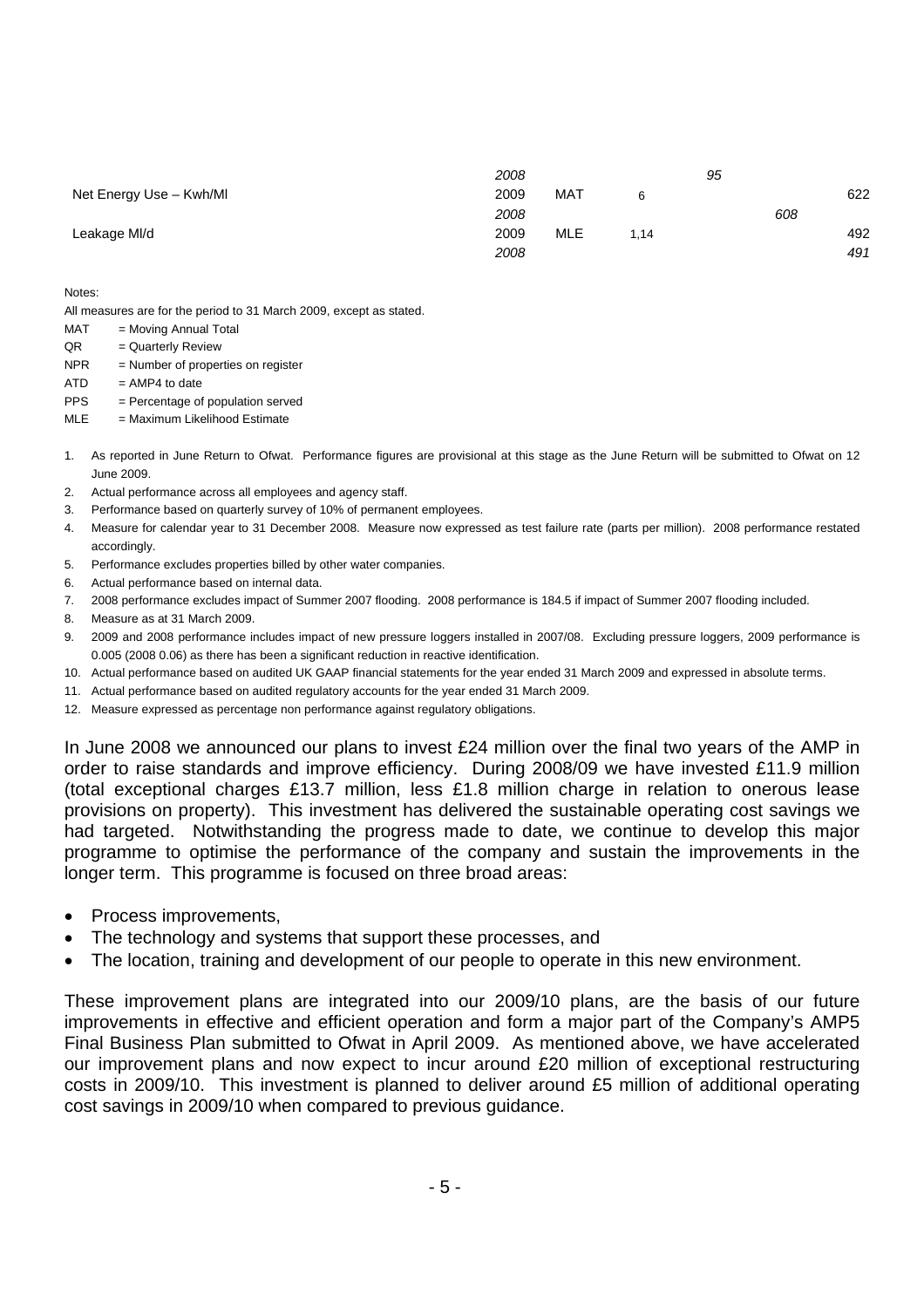# **Severn Trent Water Final Business Plan**

In April 2009, we submitted our Final Business Plan to Ofwat. It is a stakeholder led plan that aligns to the company's 25 year Strategic Direction Statement (www.stwater.co.uk/sds) and reflects the changing economic environment since submission of the Draft Business Plan in August 2008. The outcomes of our final business plan include:

- Lowest possible bills average household bills will rise by 4% in real terms over the life of the plan (an annual average of 0.8%) by 2015.
- Challenging efficiency targets delivering a reduction in controllable operating costs of £63 million per year by 2014/15 and over £200 million of capital efficiencies over AMP5. The early appointment of the 11 principal AMP5 contractors, announced on 2 March 2009, is an important part of our plans to deliver these capital efficiencies.
- An AMP5 capital investment programme of similar levels to AMP4 at around £2.6 billion (net of efficiencies, grants and contributions at 2007/08 prices). This investment will deliver improved services, such as stronger network resilience and reductions in sewer flooding; provide environmental improvements through improving sewage treatment; and ensure that environmental and drinking water quality improvements achieved in the past two decades are maintained.
- An assumed cost of capital of 5.0% real, post tax, consistent with maintaining an appropriate credit rating to allow the company to raise the funds it requires to finance future investment at a reasonable rate and deliver an appropriate return to equity investors. The component parts of the assumed cost of capital are; real post tax cost of equity of 7.7% (AMP4 7.7%), real post tax cost of debt of 3.3% (AMP4 3.0%) and 60% gearing (AMP4 55%).

We are engaged with Ofwat in reviewing the plan. We believe it to be a high quality, holistic and balanced plan that has customers at its heart, is supported by all the key stakeholders and will enable a fair and appropriate return for our investors.

# **Severn Trent Services**

Severn Trent Services is one of the world's leading suppliers of water and waste water treatment solutions. The global market for water and waste water is substantial and growing at around 4% per year. Although growth has slowed since last year in the face of the global economic downturn, the fundamental drivers - water scarcity, higher regulatory requirements, population growth and climate change - remain strong.

The business is focused on four key strategic initiatives:

- Geographic expansion of our products and services into selected markets. Our new branch office in China has already bid for and won its first filtration order and our branch in Abu Dhabi established last year has exceeded our expected turnover this year.
- Expanding the scope of our operating services around the world. We have won three design, build and operate contracts during the year, two in Italy and one in the UK.
- Enhancing products and operations to improve our effectiveness and efficiency. A full technology roadmap has been developed this year for all our disinfection and filtration product groups. This has allowed us to focus on filling technology gaps, for example enhancements to our TETRA® brand of filtration products.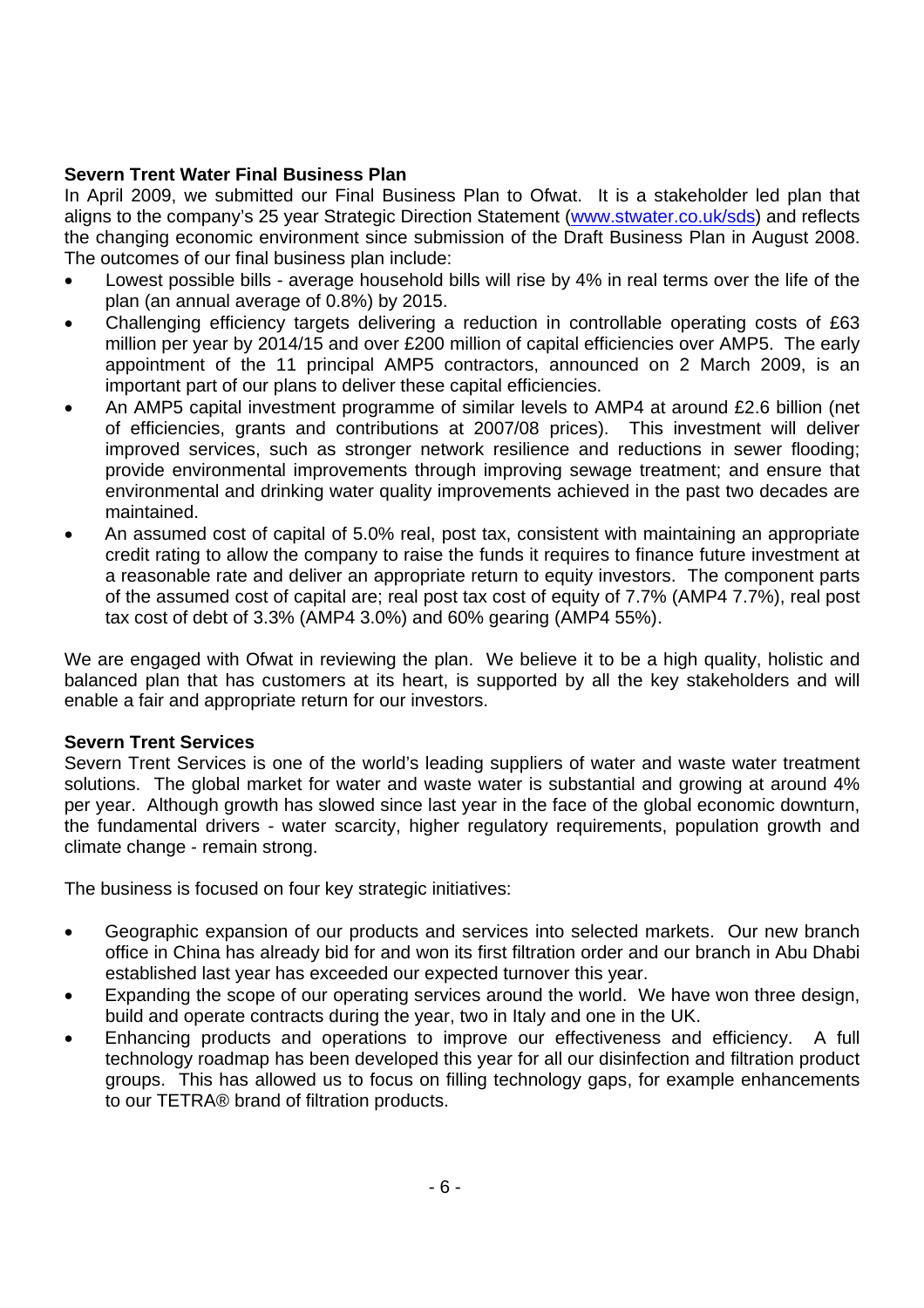• Developing new technologies at the forefront of water and waste water solutions. The development of our BALPURE® ballast water treatment system means we are well placed to exploit the opportunities created by the new International Maritime Organisation (IMO) regulation coming into effect in January 2010.

There are three main business groups: Water Purification, Operating Services and Analytical Services. Water Purification is a leader in developing advanced technologies and products focused on disinfection, filtration, arsenic removal and ballast water treatment. Operating Services is a leader in running and maintaining water and waste water treatment plants around the world and Analytical Services is a leader in UK environmental water testing services. These three main areas of the business are targeted to deliver against three key financial criteria; continued revenue growth, profit growth and an appropriate return on invested capital.

In February 2009 we announced the sale of the meters business, which completed after receiving Office of Fair Trading approval on 8 May 2009.

On 13 May 2009, consistent with our strategic aim of geographic expansion of our products and services into selected markets, we completed the acquisition of PS Aplicor S.A., a small distribution operation in Spain. This business currently has an annual turnover of around €10 million.

# **Group Financial Performance**

In this Preliminary Results announcement: PBIT is profit from continuing operations before interest and tax; underlying PBIT also excludes exceptional items as set out in note 3.

Group turnover from continuing operations was £1,642.2 million (£1,552.4 million), an increase of 5.8% over last year. The growth in turnover was mainly due to the price increases in Severn Trent Water, offset by the impact of lower consumption across our measured commercial income base, which reduced year on year revenues by around £20 million.

Underlying Group PBIT increased by 0.1% to £469.9 million (£469.5 million). Beyond the net increase in turnover, the main factors affecting underlying PBIT were increased energy and commodity costs and an increase in infrastructure renewals expenditure and depreciation in Severn Trent Water and increased contribution to underlying PBIT of £4 million from Severn Trent Services. There were net exceptional costs of £18.9 million (£68.8 million). Group statutory PBIT was £451.0 million (£400.7 million).

As described in our preliminary results published in June 2008, Severn Trent Retail and Utility Services (previously reported in Severn Trent Water) is now reported within Severn Trent Services. All comparatives have been restated to reflect this change (see note 2).

#### **Severn Trent Water**

Turnover in Severn Trent Water increased by 4.7% in 2008/09, to £1,324.9 million. Sales prices increased by 5.07% (including inflation) from 1 April 2008, with the previously noted decline in commercial consumption reducing revenues by around £20 million.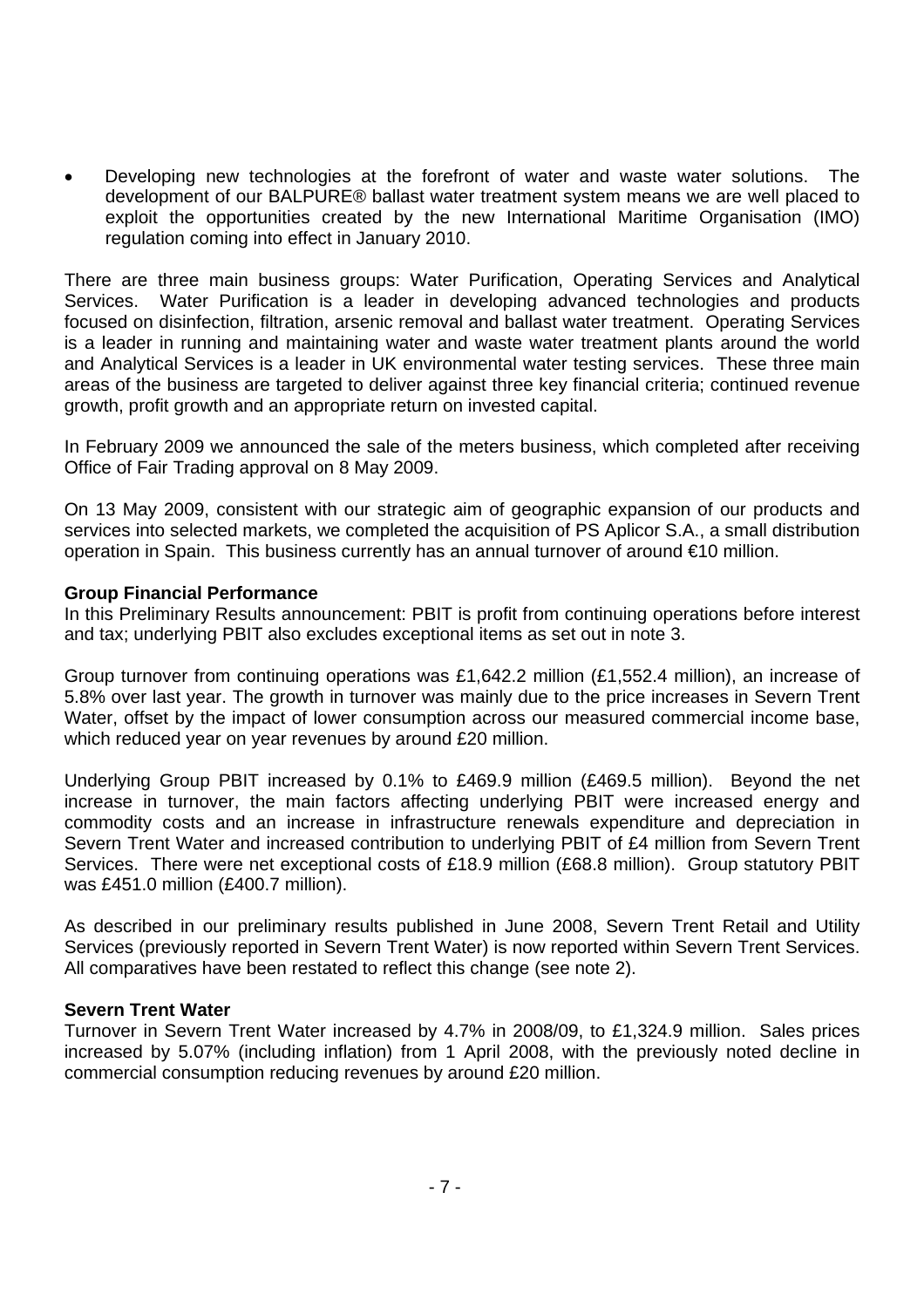The rapid rise in the first half year and then fall in retail price inflation (RPI) has presented a number of challenges. At Severn Trent Water, which operates under an RPI model as regulated by Ofwat, we faced rising costs in the first half year which we worked hard to contain, while seeking to obtain value from the falling rates in the latter half. In a business such as Severn Trent Water where lead times on procured items, particularly on the capital investment programme, are longer this challenge has been difficult.

Underlying PBIT was flat on the previous year at £456.0 million. Beyond the increase in turnover, a number of factors impacted underlying PBIT, principally; an increase in infrastructure renewals expenditure of £18.9 million, an increase in energy and commodity costs of £12.5 million, an increase in the bad debt charge of £6.6 million, increase in depreciation charges of £11.5 million and an increase of £4.8 million, net of efficiency savings, across the balance of our cost base.

During the financial year, Severn Trent Water invested £635.3 million (gross, UK GAAP) in fixed assets and maintaining and improving its infrastructure network. Included in this total was net infrastructure renewals expenditure of £130 million.

Adjusting for minor timing differences and modifications to the AMP4 capital programme (notified to Ofwat through the change control process) we continue to be in line to achieve this programme with capital expenditure, net of grants, contributions and other income (UK GAAP) of around £2.6 billion.

# **Severn Trent Services**

Reported turnover in Severn Trent Services was £339.3 million in 2008/09, up 8.4% on 2007/08. Underlying reported PBIT increased by 14.7% to £30.5 million.

As set out in the table below, excluding the impact of Retail and Utility Services (STRS), where margins have fallen due to the declining property market, removing the impact of changing exchange rates and adjusting for the effect of the sale of the meters businesses (completed after the year end), like for like turnover was up around 0.5% and underlying PBIT was up 17.4%. Return on invested capital remained at around 15% (2007/08 15%).

|                | Turnover |                              |                          |         | PBIT <sup>1</sup> |                              |
|----------------|----------|------------------------------|--------------------------|---------|-------------------|------------------------------|
| 2008/09        | 2007/08  | Increase/<br><b>Decrease</b> |                          | 2008/09 | 2007/08           | Increase/<br><b>Decrease</b> |
| £m             | £m       | %                            |                          | £m      | £m                | %                            |
| 339.3          | 313.0    | 8.4%                         | As reported              | 30.5    | 26.6              | 14.7%                        |
| (12.5)         | (15.7)   |                              | <b>STRS</b>              | (4.0)   | (5.9)             |                              |
| 326.8          | 297.3    | $9.9\%$                      | <b>Excluding STRS</b>    | 26.5    | 20.7              | 28.0%                        |
| $\blacksquare$ | 31.0     |                              | Exchange rate impact     |         | 1.9               |                              |
| (7.6)          | (10.8)   |                              | Sale of business         | 1.2     | 1.0               |                              |
| 319.2          | 317.5    | 0.5%                         | Adjusted "like for like" | 27.7    | 23.6              | 17.4%                        |

# **Corporate and Other**

Corporate and Other Businesses' turnover was down 9.6% to £4.7 million and is now mostly internal charges from our captive insurance company. This turnover is eliminated on consolidation as the captive exists to insure Severn Trent group risks only and does not write any external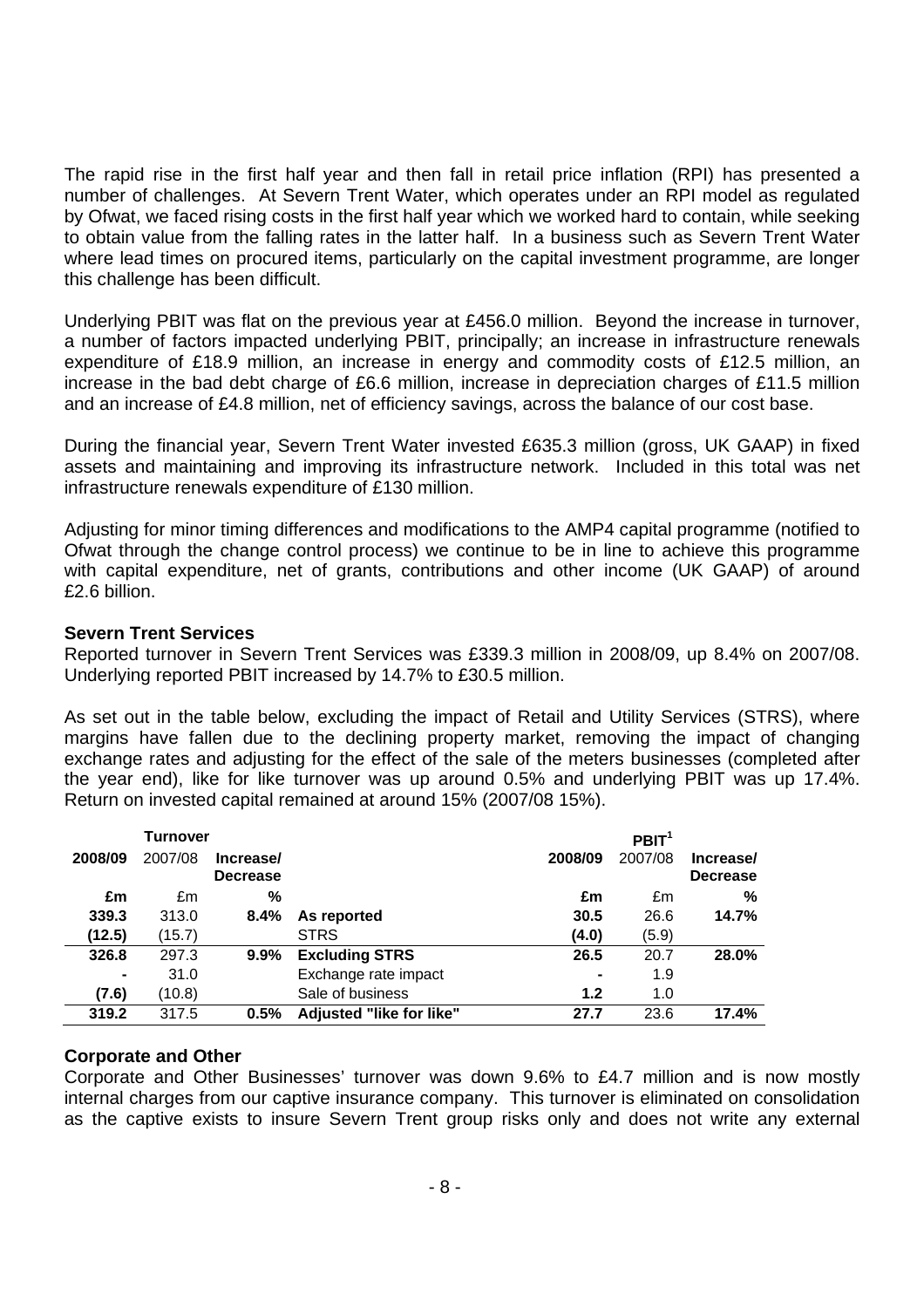business. The finalisation of the insurance position in relation to the 2007 floods was the primary reason for an underwriting loss of around £2 million being recorded in the year, which forms part of the £3.7 million loss related to other businesses. Corporate overheads amounted to £12.7 million (£10.9 million). In total, Corporate and Other incurred a loss before interest, tax and exceptional items of £16.4 million (loss of £11.2 million).

# **Exceptional items**

There was a net exceptional charge, on continuing operations, in the year to 31 March 2009 of £18.9 million (£68.8 million) comprising:

- Restructuring costs of £14.6 million comprising: a charge of £13.7 million in Severn Trent Water arising from the programme to restructure and realign the business, a charge of £2.1 million in Severn Trent Services arising from the write down of the meters business to its expected recoverable amount and a credit of £1.2 million in Corporate arising from the release of provisions and adjustments to sale proceeds for businesses sold in previous periods;
- A net credit of £1.5 million arising from the flooding incidents that affected Severn Trent Water's water and sewerage networks during the summer of 2007. This includes insurance recoveries of £14.6 million less costs of £13.1 million;
- A charge of £7.2 million arising from Severn Trent Water's settlement and closure of the regulatory issues that arose in previous years. This includes a court imposed fine of £2 million and costs of £0.2 million from two offences relating to leakage data supplied to Ofwat in 2001 and 2002 and a provision of £5 million for additional contributions to the Severn Trent Charitable Trust as agreed with Ofwat; and
- In Severn Trent Services, a credit of £1.4 million arising from the release of the exceptional provision made in the prior year relating to third party legal costs.

# **Net finance costs**

The Group's net finance costs were £196.4 million, compared to £177.4 million in the prior period. The increase was largely due to higher finance costs on pension obligations which increased as a result of a higher discount rate, whilst the expected return on assets was lower because the value of investments declined. Interest charges on the increased average Group net debt during the year were largely offset by lower interest on index linked debt through falling RPI. The effective cost to the Group of holding cash during the year was around £4 million. The effective interest rate for 2008/09 was 5.6%.

#### **Losses/gains on financial instruments**

The group issues notes in foreign currency under its EMTN programme and uses cross currency swaps to convert the proceeds to sterling. The effect of these swaps is that interest and principal payments on the borrowings are denominated in sterling and hence the currency risk is eliminated. The foreign currency notes and swaps are recorded in the balance sheet at their fair values and the changes in fair values are taken to losses/gains on financial instruments in the profit and loss account. Since the terms of the swaps closely match those of the underlying notes, such changes tend to be broadly equal and opposite. The changes in fair value of debt are shown in the reconciliation of movements in net debt in note 12.

The group holds interest rate swaps with a net notional principal amount of £761 million under which it pays fixed rate interest and receives floating rate interest. These swaps are carried in the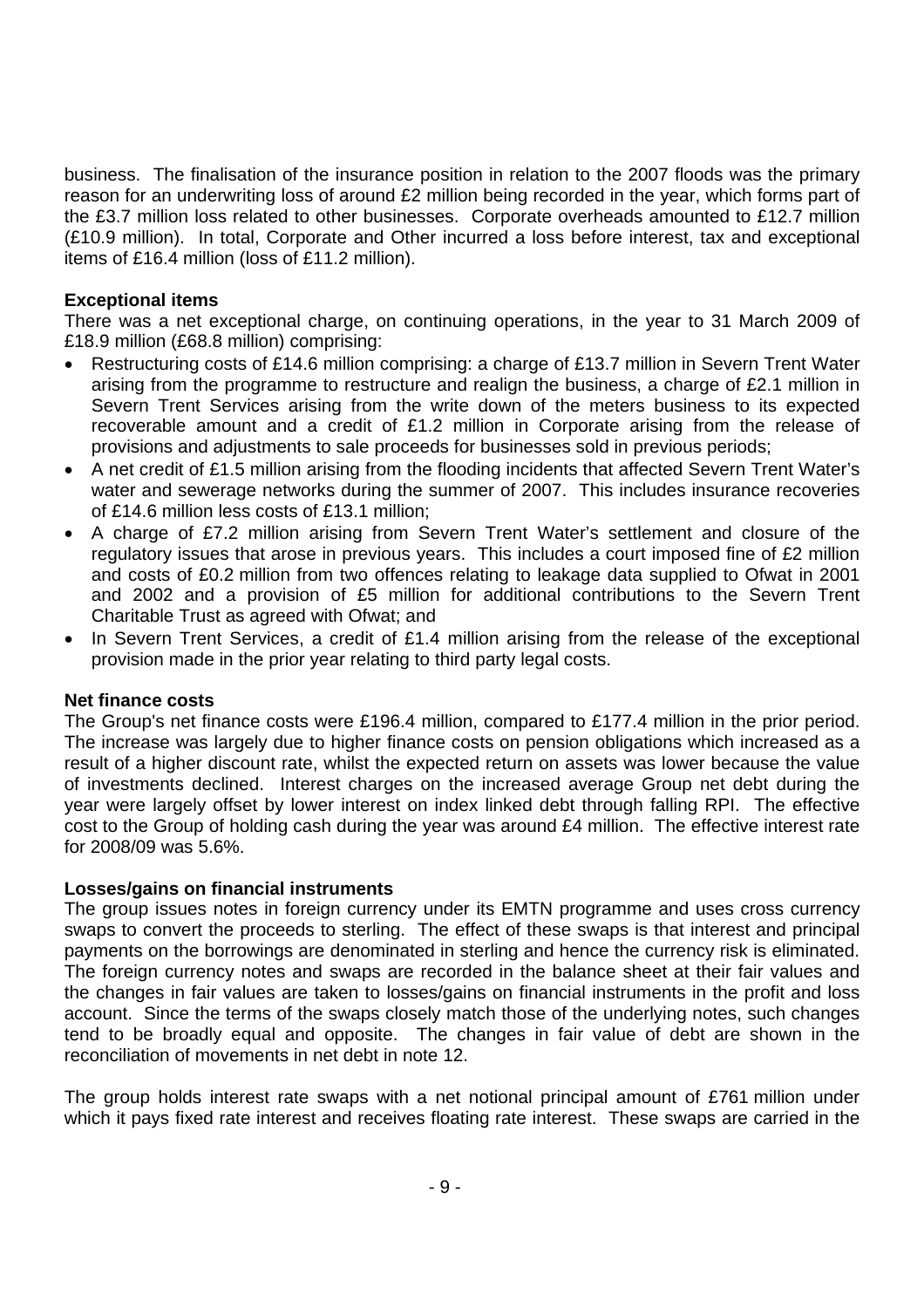balance sheet at fair value. The changes in fair value are taken to losses/gains on financial instruments in the profit and loss account. During the year there has been a decrease of £80.5 million in the fair value of these instruments because market interest rates were lower at 31 March 2009 than at 2008 and hence the difference between market rates and the rates payable in the fixed legs of the swaps has increased. This loss has been charged to losses/gains on financial instruments (see note 5).

It is important to note that we intend to and typically do hold these swaps to maturity. Further, this is not a cash movement and, over the life of the swaps, these charges will net out because the swaps will have a zero fair value when they mature.

# **Profit from continuing operations**

Underlying Group profit from continuing operations before tax, decreased by 6.4% to £273.5 million (£292.2 million). Group profit from continuing operations before tax was £167.6 million (£192.4 million).

# **Taxation**

The total tax charge for the full year was £223.6 million (credit of £18.2 million), of which current tax represented a charge of £52.1 million (£56.2 million) and deferred tax (see note 6) was a charge of £171.5 million (credit of £74.4 million), including an exceptional charge of £185.6 million in relation to the phased withdrawal of Industrial Buildings Allowances.

The effective rate of current tax on continuing businesses, excluding prior year settlements and exceptional items, calculated on profit before tax, exceptional items and gains/losses on financial instruments was 24.7% (25.6%). The decrease in effective rate is as a result of the reduction in corporation tax rate to 28%, higher year on year capital expenditure leading to a greater level of capital allowances and other adjustments.

Going forward, we expect the effective current tax rate for 2009/10 to be in the range of 24% to 26%.

#### **Loss for the period and earnings per share**

Loss for the period (after tax) from continuing operations was £56.0 million (Profit of £210.6 million).

Basic loss per share from continuing and discontinued operations were 24.6 pence (earnings per share 89.7 pence). Adjusted basic earnings per share from continuing operations (before exceptional items, gains/losses on financial instruments and deferred tax) were 92.7 pence (97.8 pence) (see note 9).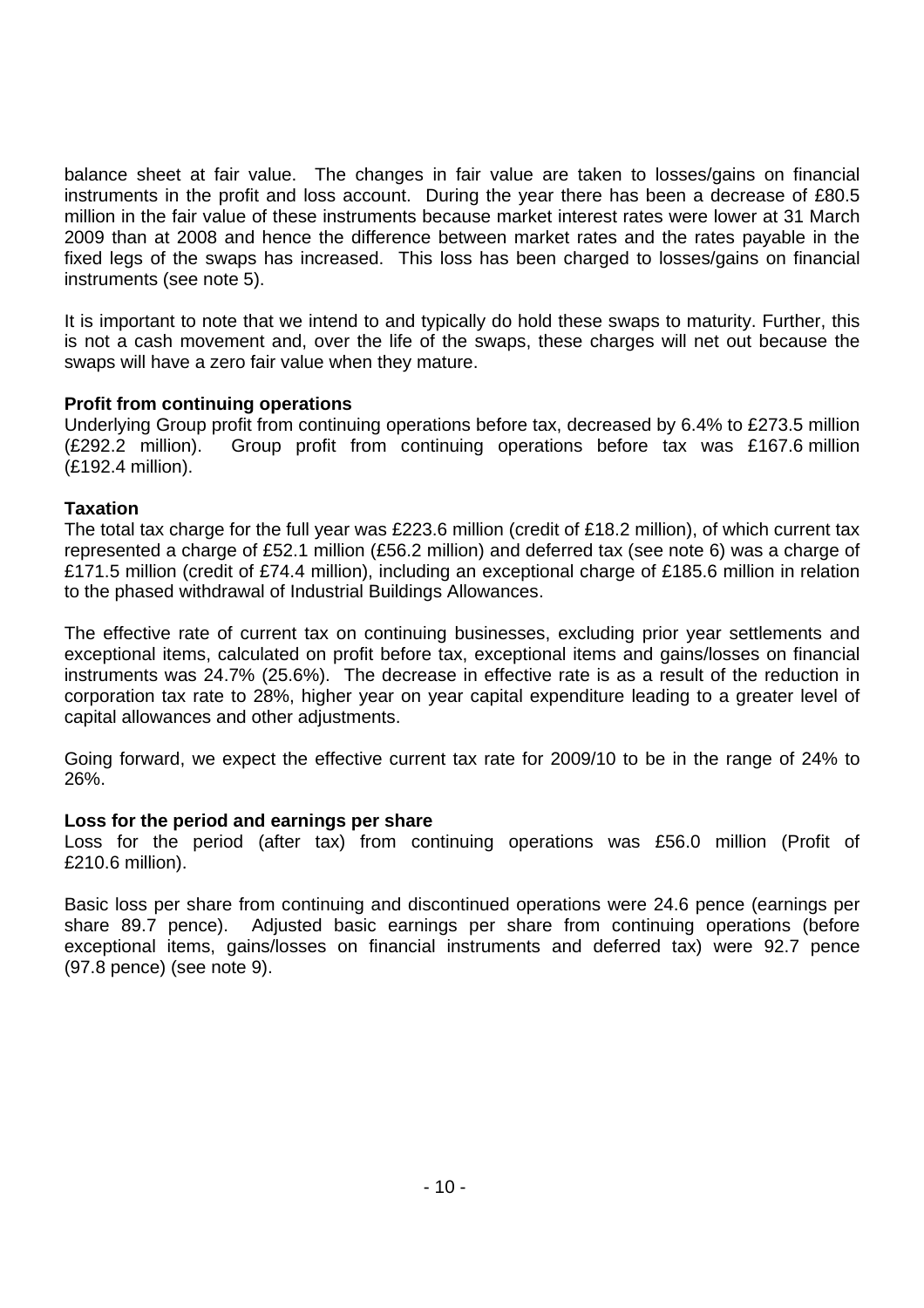# **Cash flow**

|                                      | <b>Total</b> | Total                   |
|--------------------------------------|--------------|-------------------------|
|                                      | 31 Mar       | 31 Mar                  |
|                                      | 2009         | 2008                    |
| Cash generated from operations       | 643.5        | 645.9                   |
| Net capital expenditure              | (465.0)      | (439.6)                 |
| Net interest paid                    | (173.9)      | (150.1)                 |
| Tax received/(paid)                  | 1.1          | (76.2)                  |
| Other cash flows                     | (1.3)        | (1.2)                   |
| Free cash flow                       | 4.4          | (21.2)                  |
| <b>Dividends</b>                     | (158.8)      | (147.3)                 |
| Net issue of shares                  | 6.2          | 8.2                     |
| Change in net debt from cash flows   | (148.2)      | (160.3)                 |
| Non cash movements                   | (216.0)      | (144.9)                 |
| Change in net debt                   | (364.2)      | (305.2)                 |
|                                      |              |                         |
| Net debt at 1 April                  |              | $(3,432.8)$ $(3,127.6)$ |
| Net debt at 31 March                 |              | $(3,797.0)$ $(3,432.8)$ |
|                                      |              |                         |
| Net debt comprises:                  |              |                         |
| Cash and cash equivalents            | 648.1        | 654.4                   |
| Borrowings - current liabilities     | (256.2)      | (459.5)                 |
| Borrowings - non-current liabilities | (4, 188.9)   | (3,627.7)               |
|                                      | (3,797.0)    | (3,432.8)               |

Net debt (including fair value adjustments) at 31 March 2009 was £3,797.0 million (£3,432.8 million). Economic net debt (excluding fair value adjustments of £248.2 million) at 31 March 2009 was £3,548.8 million (£3,386.4 million). Cash generated from operations was £643.5 million (£645.9 million). Capital expenditure net of grants and proceeds of sales of fixed assets was £465.0 million (£439.6 million). Net interest paid increased to £173.9 million (£150.1 million).

Dividends paid in the year were as follows:

|                                                                                                            | 31-Mar-09 | 31-Mar-08 |
|------------------------------------------------------------------------------------------------------------|-----------|-----------|
|                                                                                                            | £m        | £m        |
| Final ordinary dividend for the year<br>ended 31 March 2008/2007<br>Interim ordinary dividend for the year | 97.0      | 90.4      |
| ended 31 March 2009/2008                                                                                   | 61.8      | 56.9      |
|                                                                                                            | 158.8     | 147.3     |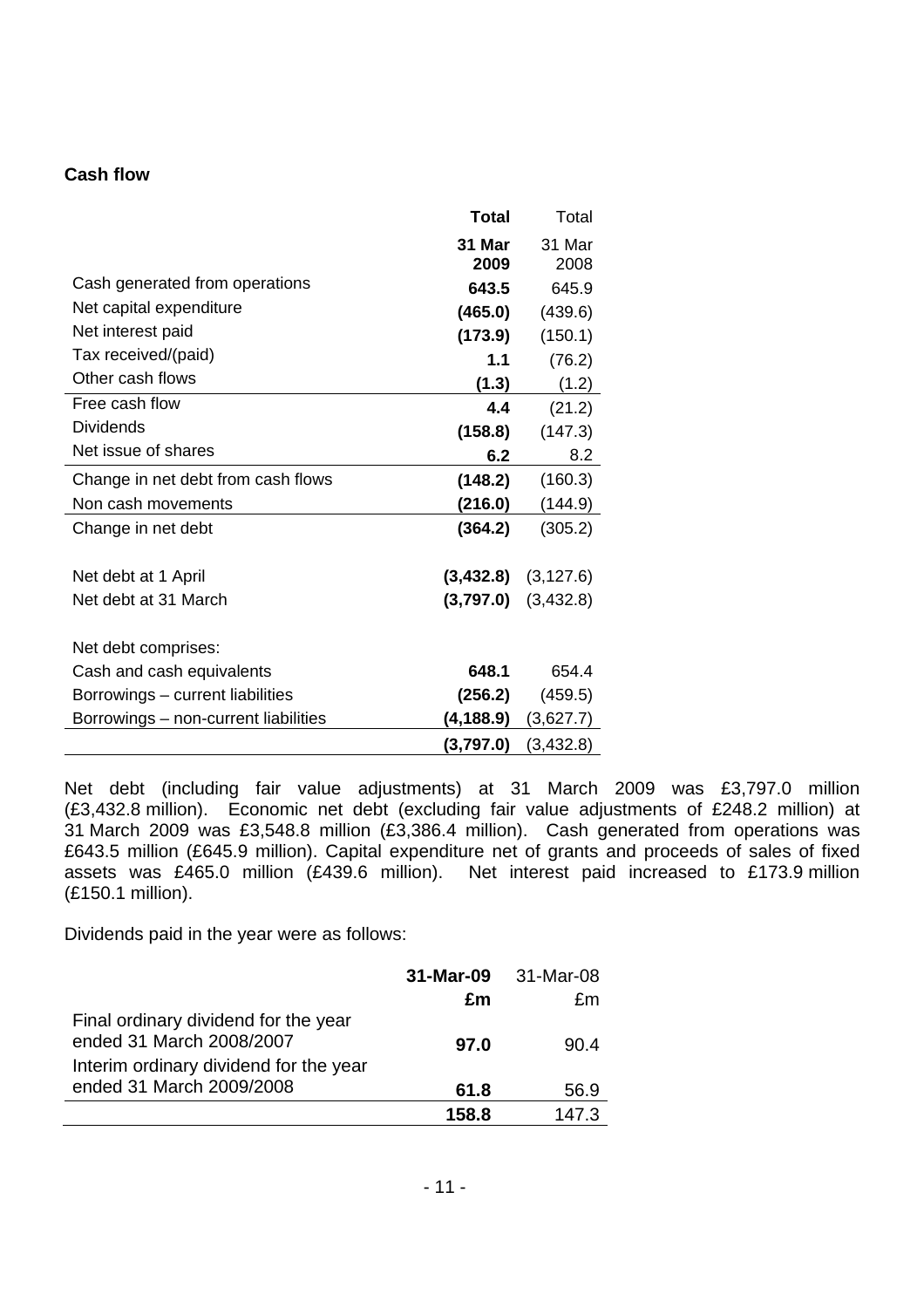Balance sheet gearing (net debt/net debt plus equity) at the year end is 80.0% (74.0%). Economic net debt (excluding fair value adjustments), expressed as a percentage of 31 March 2009 Regulatory Capital Value (RCV) was 57.3% (57.2%), based on RCV at 31 March 2009 of £ 6,198 million (£5,922 million). The group's net interest charge, excluding gains/losses on financial instruments, was covered 3.7 times (3.7 times) by profit before interest, tax, depreciation and exceptional items, and 2.4 times (2.5 times) by underlying PBIT.

#### **Pensions**

The Group operates two defined benefit pension schemes, of which the Severn Trent Pension Scheme (STPS) is by far the largest. Formal triennial actuarial valuations and funding agreements were last undertaken for the STPS as at 31 March 2007. The key actuarial assumptions from these valuations have been updated for the accounts as at 31 March 2009 though overall contribution levels remain unchanged.

On an IAS 19 basis, the estimated net position (before deferred tax) of the group's defined benefit pension schemes was a deficit of £233 million as at 31 March 2009. This compares to a deficit of £126.0 million as at 31 March 2008. See note 10 for details of the year on year movement in this net position.

Total employer cash contributions to the schemes in the year were £42.0 million (£55.6 million).

The key actuarial assumptions were:

|                                        | 2009       | 2008       |
|----------------------------------------|------------|------------|
| Price inflation                        | 2.9%       | 3.4%       |
| <b>Salary increases</b>                | 3.9%       | 4.9%       |
| Discount rate                          | 6.7%       | 6.4%       |
| Pension increases in payment           | 3.0%       | 3.4%       |
| Pension increases in deferment         | 2.9%       | 3.4%       |
| Expected return on equities            | 8.00%      | 8.00%      |
| Longevity at age 65*                   |            |            |
| Men                                    | 20.1 years | 20.1 years |
| Women                                  | 23.2 years | 23.2 years |
| Longevity at age 65**                  |            |            |
| Men                                    | 20.9 years | 20.9 years |
| Women                                  | 23.9 years | 23.9 years |
| * for pensioners retiring now          |            |            |
| ** for pensioners retiring in 20 years |            |            |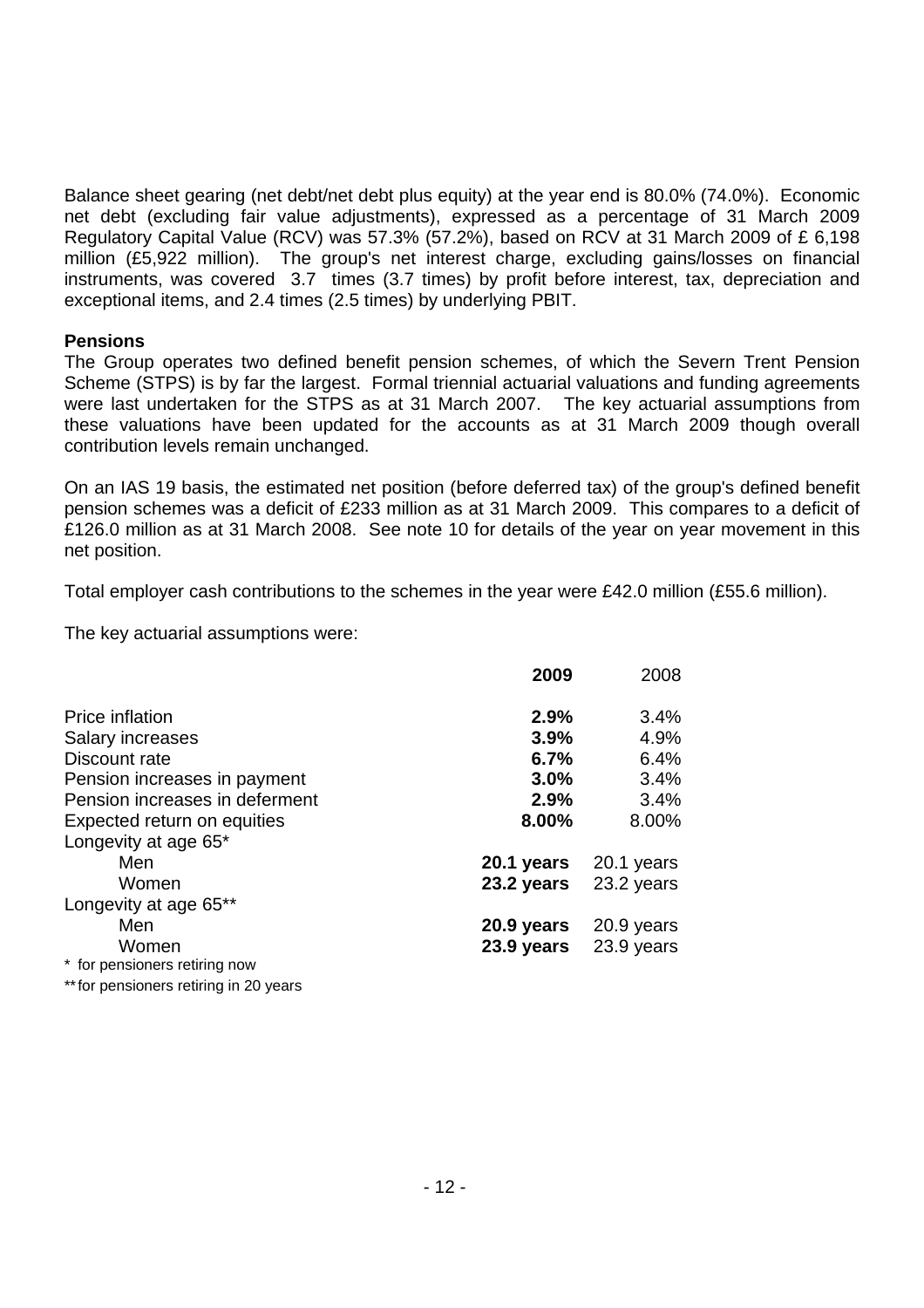The following table summarises the estimated impact on scheme liabilities resulting from changes to key actuarial assumptions whilst holding all other assumptions constant.

| <b>Assumption</b> | <b>Change in assumption</b>        | Impact on scheme liabilities     |
|-------------------|------------------------------------|----------------------------------|
| Discount rate     | Increase/decrease by 0.1%          | Decrease/increase by £21 million |
| Price inflation   | Increase/decrease by 0.1%          | Increase/decrease by £21 million |
| Mortality         | Increase life expectancy by 1 year | Increase by £28 million          |

On an IAS 19 basis, the funding level has declined to around 83% (91.4%) as at 31 March 2009.

As at 31 March 2009 the group's defined benefit pension schemes had total assets of approximately £1,075 million and total liabilities of approximately £1,308 million.

# **Treasury management and liquidity**

The past year has seen an unprecedented period of disruption to financial markets, the banking sector and other financial institutions. These events have combined to create the so called "credit crunch" and a wider economic recession. The speed of these events have also presented their own challenges and we have witnessed first, a rapid rise in retail price inflation followed by a rapid decline with annual RPI inflation at a negative 0.4% and declining by the March 2009 year end.

The Group reacted quickly to events, meeting the challenges, sustaining a sound financial performance throughout the year and ending it in a strong liquidity position. When it became apparent that credit was becoming more difficult to obtain, with some traditional funding sources and markets effectively closed, the Board took the decision to "pre fund" a major part of our investment and cash needs for up to the next two years. Following this decision, we took a number of steps including successfully issuing new bonds to the Sterling market in January 2009, raising £400 million repayable in January 2018. These decisions have of course a short term economic cost as we are now holding cash, deposited on lower rates than our current borrowing costs. However, it is the view of the Board that, despite the cost, in these unprecedented times, we should secure the funding required maintaining our services to customers and sustaining our investment programme, particularly at Severn Trent Water.

We continue to watch carefully the evolution of both the credit markets and the general economic situation so we may seek out the best options to manage the business in these volatile economic times. We finished the year ended 31 March 2009 in a strong liquidity position

The Group renewed for 5 years a £200 million committed bank facility in July 2008. The Group has £648.1 million in cash and cash equivalents, following the issue of a £400 million 6% 9 year Sterling bond in January 2009. The Group also has an undrawn £500 million committed bank facility that matures in 2013 and post year end has signed a further European Investment Bank (EIB) facility of £150 million, which is available for the Group to draw down over the next two years. The average debt maturity is around 19 years (20 years).

The Board continues to watch the debt markets carefully and will consider appropriate opportunities to raise funds consistent with the Group's needs. However, the Group is funded for its investment and cash flow needs for up to the next two years.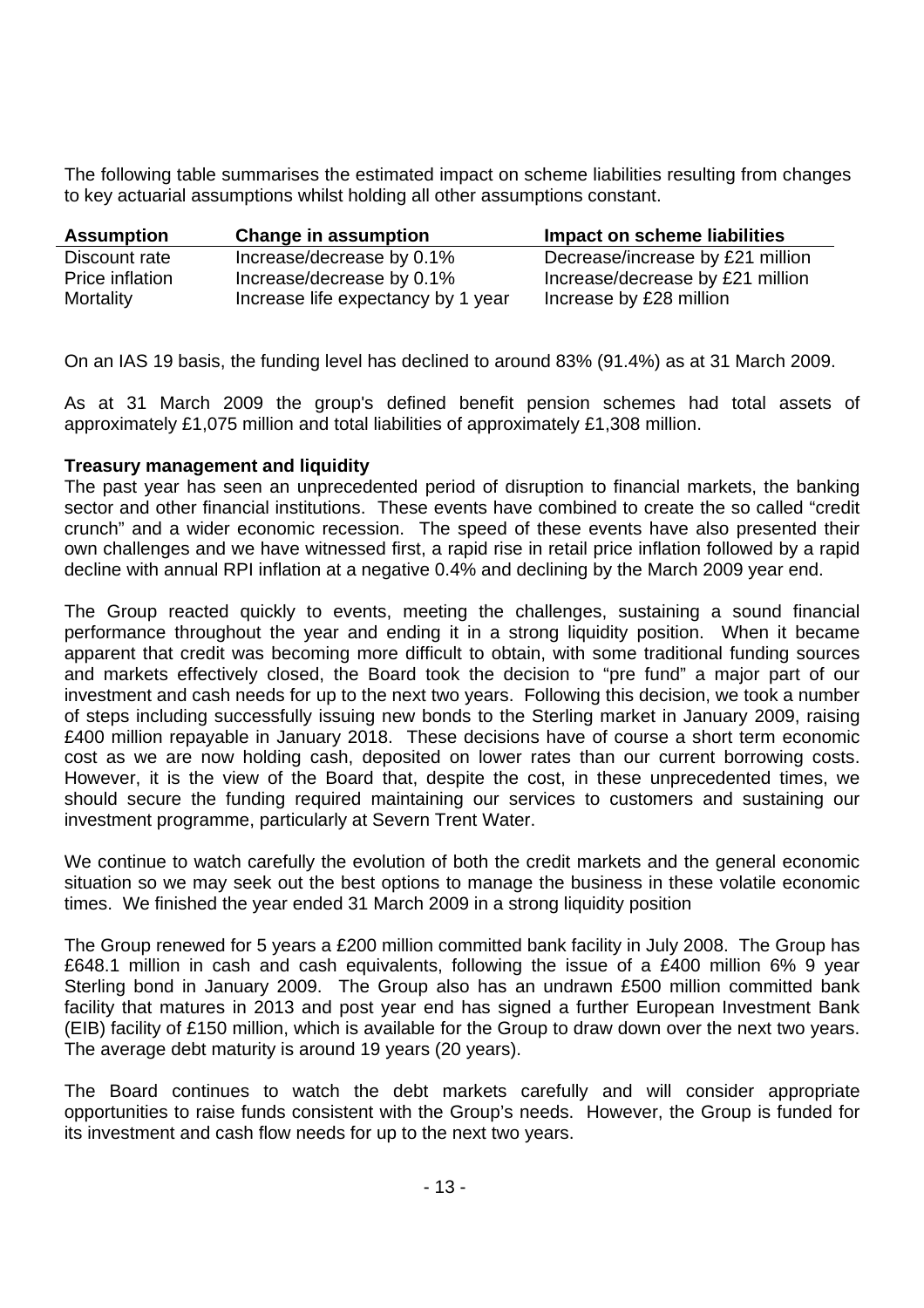Cash is invested in deposits with highly rated (A+) banks and liquidity funds (AAA) and the list of counterparties is regularly reviewed and reported to the Board.

The Group's policy for the management of interest rate risk requires that no less than 45% of the Group's borrowings should be at fixed interest rates, or hedged through the use of interest rate swaps or forward rate agreements. At 31 March 2009, interest rates for some 82% of the Group's net debt of £3,797.0 million were fixed. The effective interest rate for 2008/09 was 5.6%.

# **Exchange rates**

The trading results of overseas subsidiaries are translated to sterling at the average rate of exchange ruling during the period and their net assets are translated at the closing rate on the balance sheet date.

# **Dividend**

In line with its policy for growing dividends by 3% above the rate of inflation to 31 March 2010, the Board is proposing a final ordinary dividend of 41.05 pence per share (2007/08 41.29 pence per share). This would give a total ordinary dividend for the year of 67.34 pence per share, an increase in real terms of 3% over the 2007/08 total ordinary dividend (65.63 pence per share). The final ordinary dividend is payable on 31 July 2009 to shareholders on the register at 19 June 2009.

# **Principal risks and uncertainties**

The Board consider the principal risks and uncertainties affecting the business activities of the Group to be those detailed below:

External financial market factors could adversely impact on our financial position.

Compliance requirements, particularly changes in law or regulation in the countries and types of business in which we operate could have an adverse effect on our business and operations.

The results of our operations depend on a number of factors including achieving an acceptable Final Determination from Ofwat for Severn Trent Water, achieving our growth plan for our unregulated business and our ability to achieve sustainable benefits through the Severn Trent Water change programme.

The failure of our assets, processes or systems could affect our ability to carry out critical operations and could have a significant impact on the Health & Safety of our people or customers, or on our financial position and our reputation.

Our ability to influence customer behaviour or to operate in an environmentally responsible way could affect our financial position and our reputation.

#### **Outlook**

As we progress into the final year of AMP4, we continue to drive performance improvements across Severn Trent Water. These improvements, measured by our 20 KPIs, will deliver higher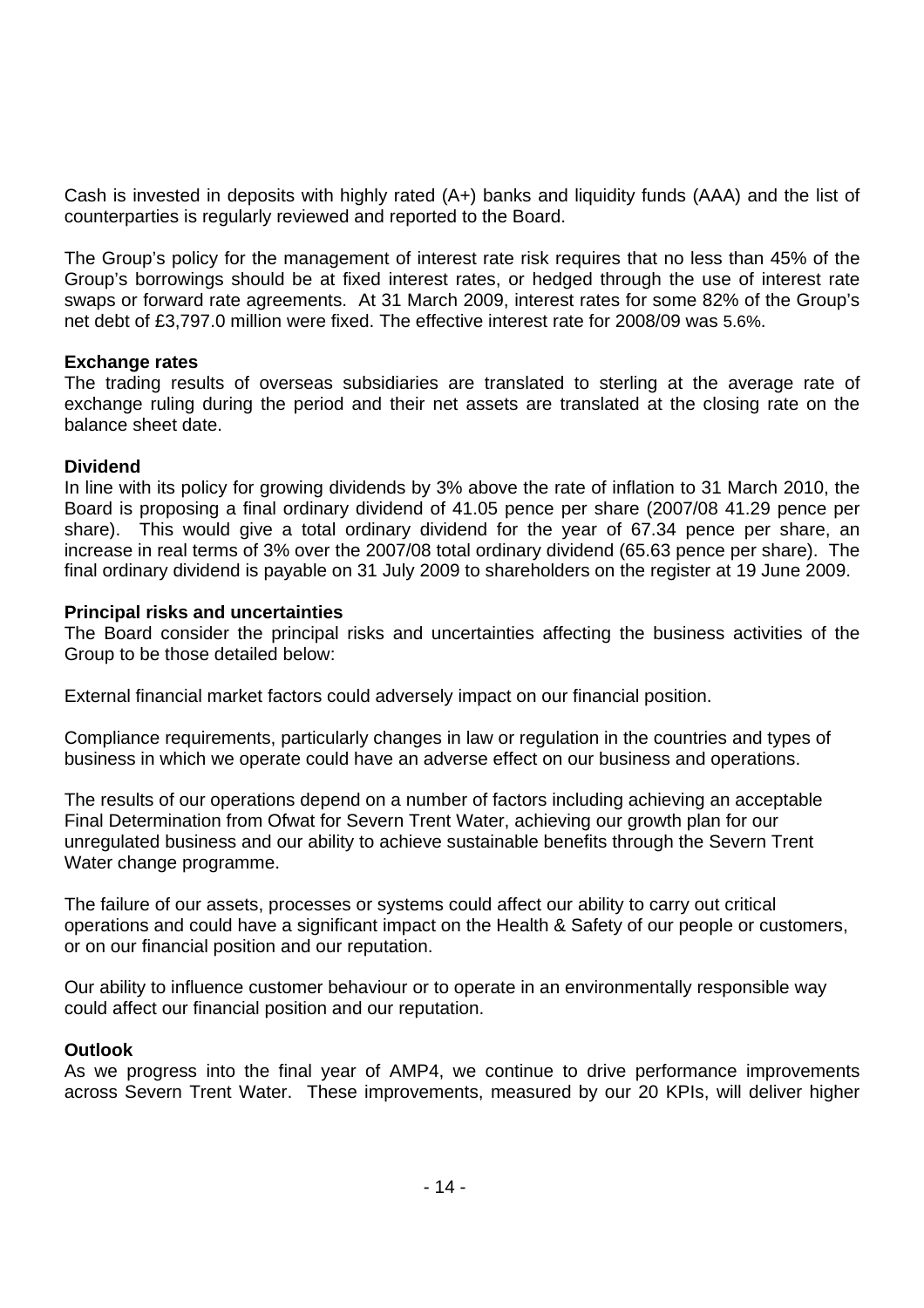standards and efficiencies; enabling us to meet the challenges and opportunities of the current economic environment and providing the momentum for the successful delivery of our AMP5 plan.

We have accelerated some of our improvement plans and expect to incur around £20 million of restructuring costs in 2009/10. This investment is planned to deliver around £5 million of additional operating cost savings in 2009/10 beyond our previous plans, and further cost efficiencies in AMP5.

The capital programme is proceeding according to plan. We continue to expect to deliver on our regulatory commitments and anticipate total capital expenditure (UK GAAP, net of grants, contributions and other income) of £2.6 billion for the AMP4 period. We maintain our objective to invest efficiencies in options to enhance long term value, support our improvement plans and deliver greater efficiency into AMP5. The three key areas we are focused on are:

- Accelerating our renewable energy programme to deliver greater operational efficiency, enhance our natural hedge to energy costs and reduce our carbon footprint,
- To engage with our supply chain to further our "early start" contracting strategy, delivering benefits in the AMP5 investment programme, and
- Investments in economically enhancing technology and locations, principally the construction of the new Severn Trent Centre.

In April 2009, we submitted our Final Business Plan to Ofwat. We believe it is a high quality, holistic and balanced plan that has customers at its heart is supported by all the key stakeholders and will enable a fair and appropriate return for our investors. It also reflects the changing economic environment since submission of the Draft Business Plan in August 2008. The plan proposes a capital programme of £2.6 billion (net of efficiencies, grants and contributions at 2007/08 prices), challenging efficiencies and an assumed weighted average cost of capital of 5%.

In Severn Trent Services, the market for all three areas of activity still provides the opportunity for growth. We are working to a focused growth strategy, capitalising on organic and other growth opportunities in the downturn economy by building on our brand recognition and reputation, our strong market positions, our international scale and our advanced technologies.

In the challenging economic environment, we maintain our focus on liquidity and funding. The Group has a strong liquidity position and is funded for its investment and cash flow needs for up to the next two years.

Severn Trent is a high quality business whose investment programme drives strong growth prospects. The management team has a clear and focused strategy and is engaged in the single minded pursuit of higher standards as the means to achieve both higher levels of customer satisfaction, and also sustained strong financial returns to shareholders.

# **Further information**

For further information, including the group's preliminary results presentation, see the Severn Trent website (www.severntrent.com).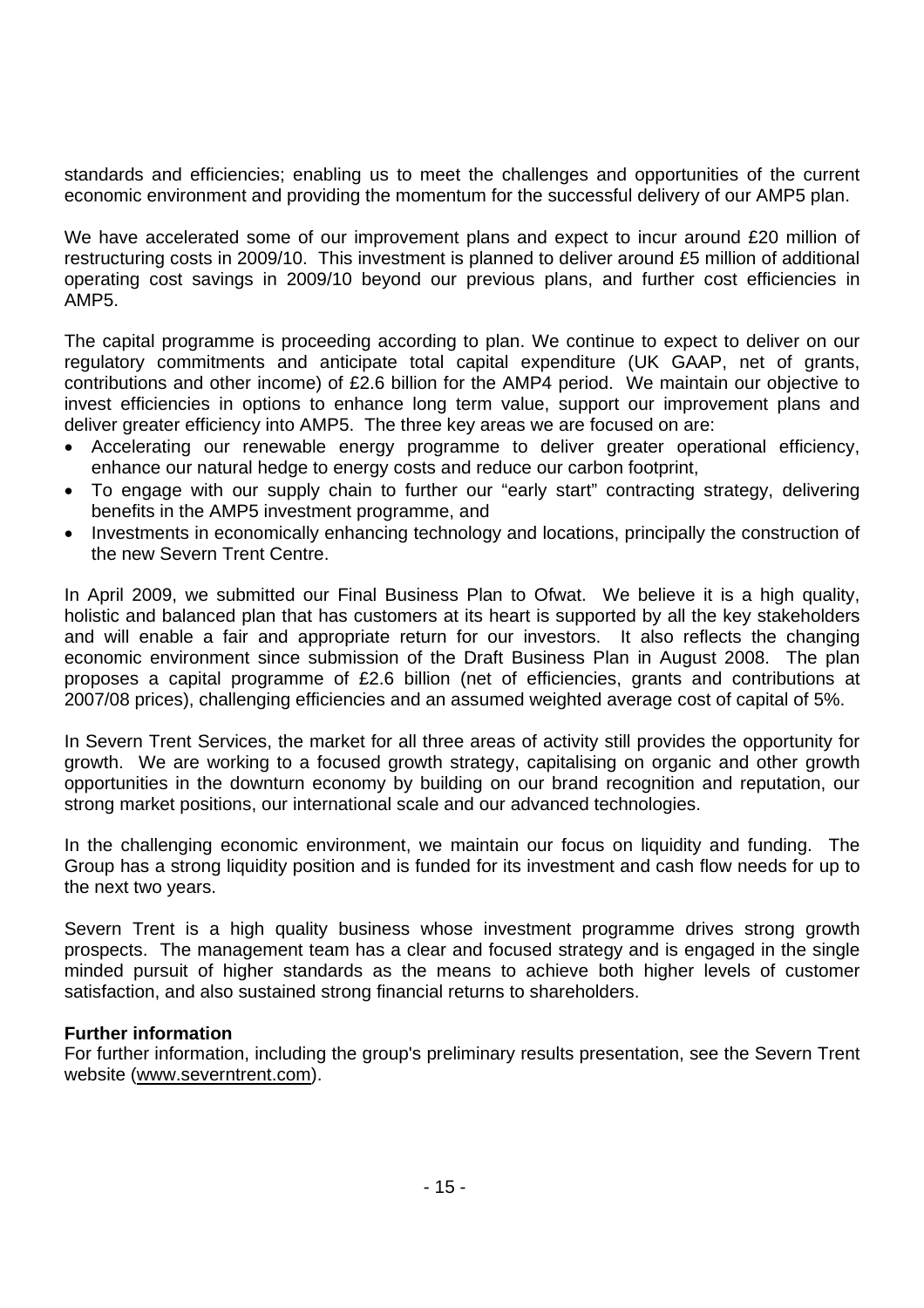# **Consolidated income statement For the year ended 31 March 2009**

|                                                                                            |                         | 2009       | 2008       |
|--------------------------------------------------------------------------------------------|-------------------------|------------|------------|
|                                                                                            | Note                    | £m         | £m         |
| <b>Turnover</b>                                                                            | $\overline{2}$          | 1,642.2    | 1,552.4    |
| Operating costs before exceptional items                                                   |                         | (1, 172.3) | (1,082.9)  |
| Exceptional restructuring costs and termination of operations                              | 3                       | (14.6)     | (14.9)     |
| Exceptional flood costs net of insurance recoveries                                        | 3                       | 1.5        | (13.6)     |
| Exceptional provision for fines and penalties                                              | 3                       | (7.2)      | (35.8)     |
| Exceptional provision for third party legal costs                                          | 3                       | 1.4        | (4.5)      |
| <b>Total operating costs</b>                                                               |                         | (1, 191.2) | (1, 151.7) |
| Profit before interest, tax and exceptional items                                          | $\overline{2}$          | 469.9      | 469.5      |
| <b>Exceptional items</b>                                                                   | 3                       | (18.9)     | (68.8)     |
| Profit before interest and tax                                                             |                         | 451.0      | 400.7      |
| Finance income                                                                             | 4                       | 126.2      | 117.1      |
| Finance costs                                                                              | 4                       | (322.6)    | (294.5)    |
| Net finance costs                                                                          | $\overline{\mathbf{4}}$ | (196.4)    | (177.4)    |
| (Losses) on financial instruments                                                          | 5                       | (87.0)     | (31.0)     |
| Share of results of associates and joint ventures                                          |                         |            | 0.1        |
| Profit before tax, losses on financial instruments and exceptional items                   |                         | 273.5      | 292.2      |
| <b>Exceptional items</b>                                                                   | 3                       | (18.9)     | (68.8)     |
| Losses on financial instruments                                                            | 5                       | (87.0)     | (31.0)     |
| Profit on ordinary activities before taxation<br>Taxation on profit on ordinary activities |                         | 167.6      | 192.4      |
| $-$ current tax                                                                            | 6                       | (52.1)     | (56.2)     |
| - deferred tax                                                                             | 6                       | 14.1       | 19.7       |
| Exceptional deferred tax (charge)/credit                                                   | 6                       | (185.6)    | 54.7       |
| <b>Total taxation</b>                                                                      | 6                       | (223.6)    | 18.2       |
| (Loss)/profit for the period from continuing operations                                    |                         | (56.0)     | 210.6      |
|                                                                                            |                         |            |            |
| <b>Discontinued operations</b>                                                             |                         |            |            |
| Profit for the period from discontinued operations                                         | 8                       |            | 0.8        |
| (Loss)/profit for the period                                                               |                         | (56.0)     | 211.4      |
| Attributable to:                                                                           |                         |            |            |
| Equity holders of the company                                                              |                         | (57.8)     | 209.5      |
| Equity minority interests                                                                  |                         | 1.8        | 1.9        |
|                                                                                            |                         | (56.0)     | 211.4      |
|                                                                                            |                         |            |            |
| (Loss)/earnings per share (pence)                                                          |                         |            |            |
| From continuing operations                                                                 |                         |            |            |
| <b>Basic</b>                                                                               | 9                       | (24.6)     | 89.3       |
| <b>Diluted</b>                                                                             | 9                       | (24.6)     | 88.7       |
| From continuing and discontinued operations                                                |                         |            |            |
| <b>Basic</b>                                                                               | 9                       | (24.6)     | 89.7       |
| <b>Diluted</b>                                                                             | 9                       | (24.6)     | 89.0       |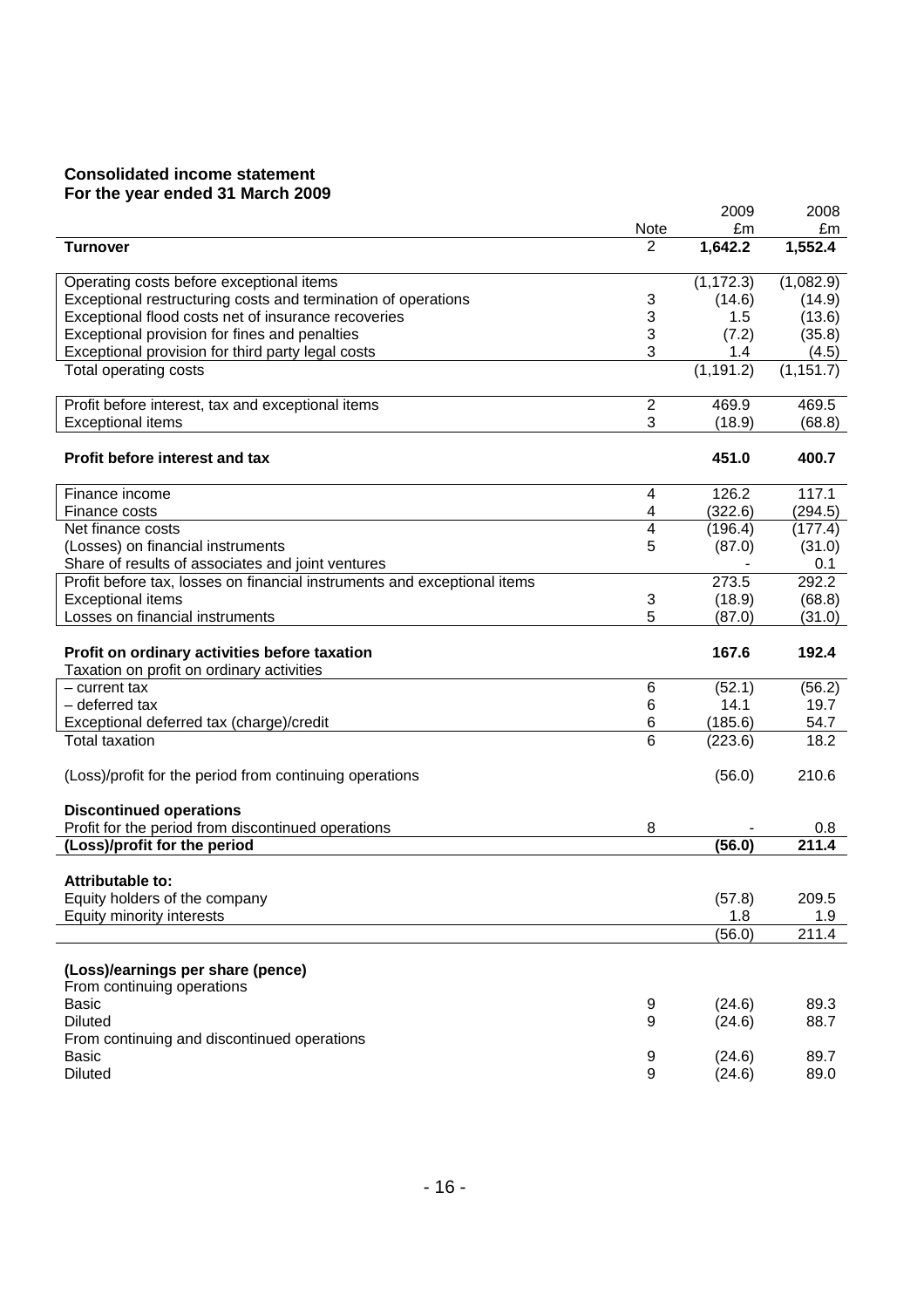#### **Consolidated balance sheet At 31 March 2009**

|                                                                                | <b>Notes</b> | 2009              | 2008               |
|--------------------------------------------------------------------------------|--------------|-------------------|--------------------|
|                                                                                |              | £m                | £m                 |
| Non current assets                                                             |              |                   |                    |
| Goodwill                                                                       |              | 63.3              | 50.2               |
| Other intangible assets                                                        |              | 121.3             | 107.2              |
| Property, plant and equipment                                                  |              | 5,980.1           | 5,731.2            |
| Interests in joint ventures                                                    |              | 0.3               | 0.1                |
| Interests in associates                                                        |              | 4.8               | 4.1                |
| Derivative financial instruments                                               |              | 225.4             | 51.3               |
| Available for sale financial assets                                            |              | 0.1               | 0.1                |
|                                                                                |              | 6,395.3           | 5,944.2            |
| <b>Current assets</b>                                                          |              |                   |                    |
| Inventory                                                                      |              | 30.6              | 24.8               |
| Trade and other receivables                                                    |              | 447.1             | 434.1              |
| Derivative financial instruments                                               |              | 29.8              | 5.3                |
| Cash and cash equivalents                                                      |              | 648.1             | 654.4              |
|                                                                                |              | 1,155.6           | 1,118.6            |
| Assets held for sale                                                           |              | 4.6               |                    |
|                                                                                |              |                   |                    |
| <b>Total assets</b>                                                            |              | 7,555.5           | 7,062.8            |
|                                                                                |              |                   |                    |
| <b>Current liabilities</b>                                                     |              |                   |                    |
| <b>Borrowings</b>                                                              |              | (256.2)           | (459.5)            |
| Derivative financial instruments                                               |              | (0.4)             | (8.9)              |
| Trade and other payables                                                       |              | (442.7)           | (423.4)            |
| Current income tax liabilities                                                 |              | (81.1)            | (32.4)             |
| Provisions for other liabilities and charges                                   |              | (9.2)             | (50.4)             |
| Liabilities directly associated with assets held for sale                      |              | (0.4)             |                    |
|                                                                                |              | (790.0)           | (974.6)            |
| <b>Non-current liabilities</b>                                                 |              |                   |                    |
| <b>Borrowings</b>                                                              |              | (4, 188.9)        | (3,627.7)          |
| Derivative financial instruments                                               |              | (171.6)           | (73.8)             |
|                                                                                |              | (241.1)           | (220.4)            |
| Trade and other payables<br>Deferred tax liabilities                           |              |                   |                    |
|                                                                                | 10           | (948.4)           | (808.3)<br>(126.0) |
| Retirement benefit obligations<br>Provisions for other liabilities and charges |              | (233.0)<br>(30.4) | (26.8)             |
|                                                                                |              |                   |                    |
|                                                                                |              | (5,813.4)         | (4,883.0)          |
|                                                                                |              |                   |                    |
| <b>Total liabilities</b>                                                       |              | (6,603.4)         | (5,857.6)          |
|                                                                                |              | 952.1             |                    |
| <b>Net assets</b>                                                              |              |                   | 1,205.2            |
| Capital and reserves attributable to the company's equity shareholders         |              |                   |                    |
|                                                                                |              |                   |                    |
| Called up share capital                                                        | 11<br>11     | 231.0<br>71.9     | 229.7<br>64.3      |
| Share premium account                                                          |              |                   |                    |
| Other reserves                                                                 | 11           | 468.7             | 427.4              |
| Retained earnings                                                              | 11           | 174.5             | 479.6              |
| Equity attributable to the company's equity shareholders                       | 11           | 946.1             | 1,201.0            |
| Minority interests                                                             | 11           | 6.0               | 4.2                |
| <b>Total equity</b>                                                            | 11           | 952.1             | 1,205.2            |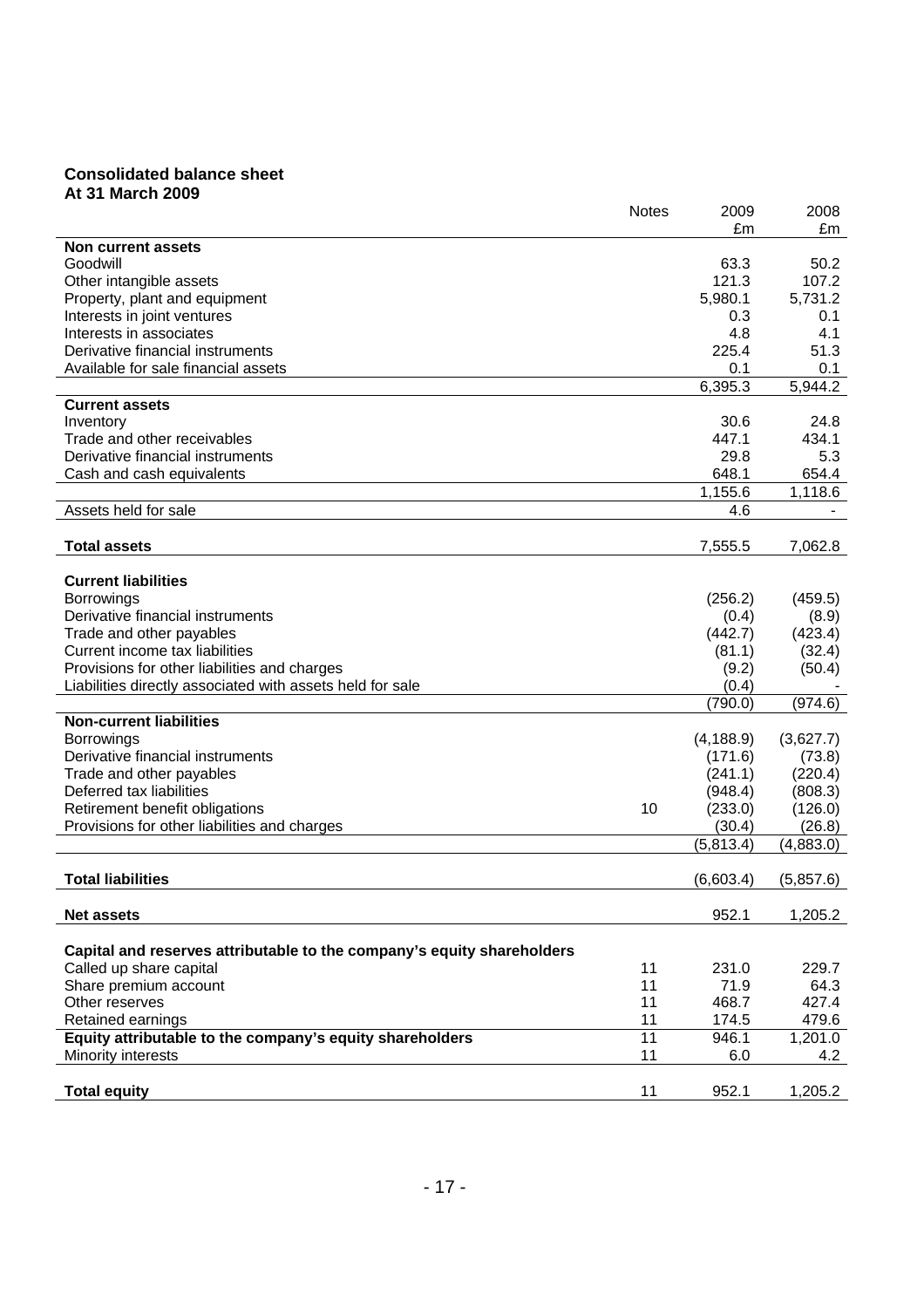#### **Consolidated cash flow statement for the year ended 31 March 2009**

|                                                          | <b>Notes</b> | 2009    | 2008    |
|----------------------------------------------------------|--------------|---------|---------|
|                                                          |              | £m      | £m      |
| Cash generated from operations                           | 12           | 643.5   | 645.9   |
| Tax received/(paid)                                      | 12           | 1.1     | (76.2)  |
|                                                          |              |         |         |
| Net cash generated from operating activities             | 12           | 644.6   | 569.7   |
|                                                          |              |         |         |
| <b>Investing activities</b>                              |              |         |         |
| Interest received                                        |              | 32.5    | 24.0    |
| Dividends received from associates and joint ventures    |              |         | 0.3     |
| Net loans advanced to associates and joint ventures      |              |         | (0.7)   |
| Proceeds on disposal of property, plant and equipment    |              | 5.9     | 3.4     |
| Purchases of intangible assets and goodwill              |              | (34.1)  | (33.5)  |
| Purchases of property, plant and equipment               |              | (462.7) | (443.6) |
| Contributions and grants received                        |              | 25.9    | 34.1    |
|                                                          |              |         |         |
| Net cash used in investing activities                    |              | (432.5) | (416.0) |
|                                                          |              |         |         |
| <b>Financing activities</b>                              |              |         |         |
| Interest paid                                            |              | (190.2) | (153.5) |
| Interest element of finance lease rental payments        |              | (16.2)  | (20.6)  |
| Repayments of borrowings                                 |              | (221.5) | (634.6) |
| Repayment of obligations under finance leases            |              | (41.0)  | (23.1)  |
| New loans raised                                         |              | 400.1   | 1,327.1 |
| Dividends paid to shareholders of the parent             |              | (158.8) | (147.3) |
| Dividends paid to minority interests                     |              | (1.3)   | (0.8)   |
| Issue of shares to shareholders of the parent            |              | 8.9     | 8.2     |
| Issue of shares to minorities                            |              |         | 1.0     |
| Purchase of own shares                                   |              | (2.7)   |         |
|                                                          |              |         |         |
| Net cash used in financing activities                    |              | (222.7) | 356.4   |
|                                                          |              |         |         |
| (Decrease)/increase in cash and cash equivalents         |              | (10.6)  | 510.1   |
|                                                          |              |         |         |
| Net cash and cash equivalents at beginning of the period |              | 653.4   | 143.1   |
|                                                          |              |         |         |
| Effect of foreign exchange rates                         |              | 5.3     | 0.2     |
|                                                          |              |         |         |
| Net cash and cash equivalents at the end of the period   | 12           | 648.1   | 653.4   |
|                                                          |              |         |         |
| Net cash and cash equivalents comprise                   |              |         |         |
| Cash and cash equivalents                                | 12           | 648.1   | 654.4   |
| <b>Bank overdrafts</b>                                   | 12           |         | (1.0)   |
|                                                          |              |         |         |
| Net cash and cash equivalents at the end of the period   | 12           | 648.1   | 653.4   |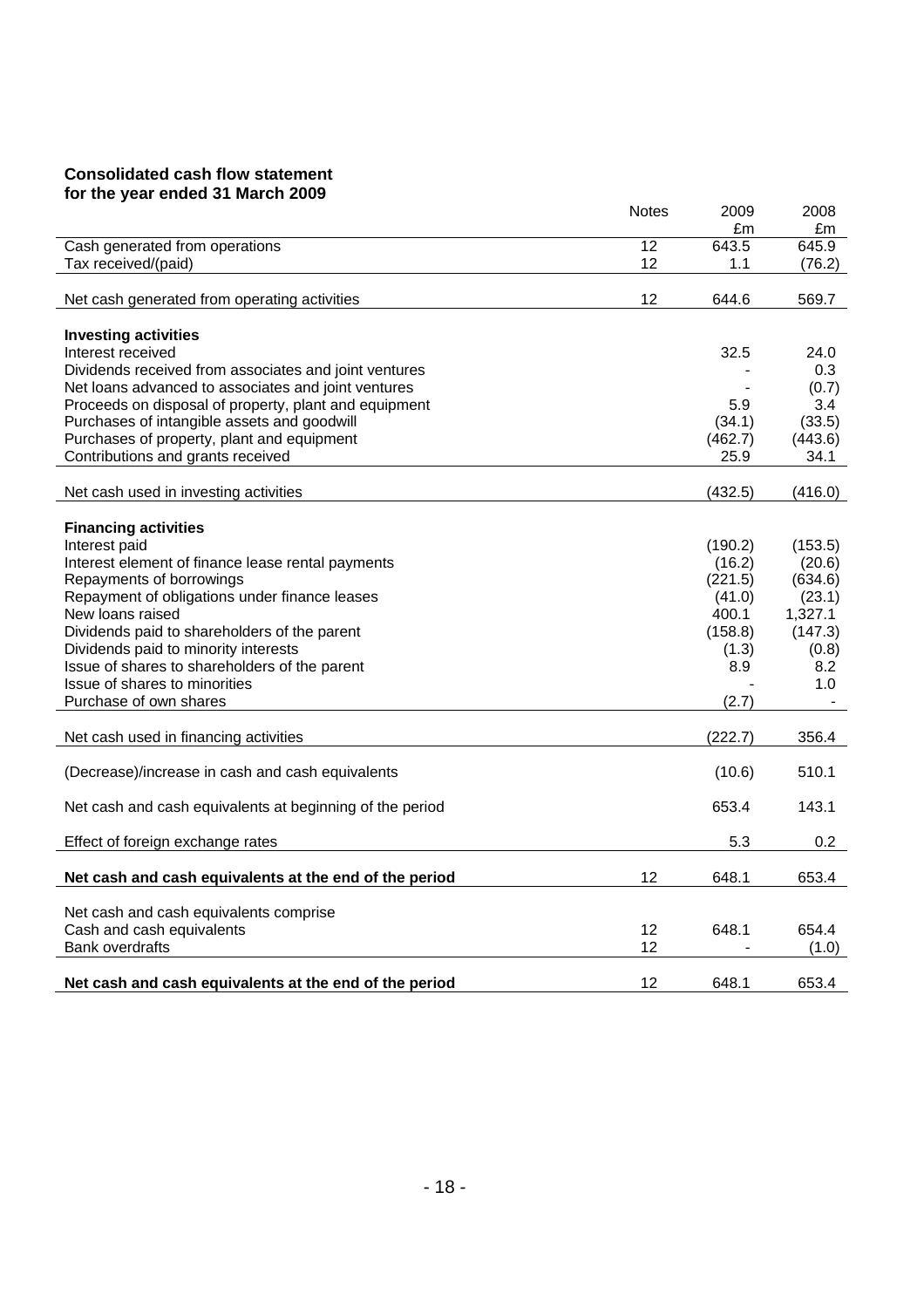#### **Consolidated statement of recognised income and expense for the year ended 31 March 2009**

|                                                                               | 2009    | 2008   |
|-------------------------------------------------------------------------------|---------|--------|
|                                                                               | £m      | £m     |
| Exchange movement on translation of overseas results and net assets           | 40.8    | 2.9    |
| Tax on exchange differences on foreign currency hedging                       | 2.5     | 4.1    |
| (Losses) on cash flow hedges taken to equity                                  | (7.8)   | (2.3)  |
| Deferred tax on (losses)/gains on cash flow hedges taken to equity            | 2.2     | 0.7    |
| Actuarial losses on defined benefit pension schemes                           | (123.1) | (28.1) |
| Deferred tax on actuarial losses                                              | 33.8    | 7.8    |
| Change of tax rate on deferred tax previously recognised directly in equity   |         | 5.4    |
|                                                                               |         |        |
| Net expense recognised directly in equity                                     | (51.6)  | (9.5)  |
|                                                                               |         |        |
| <b>Transfers</b>                                                              |         |        |
| Amounts on cash flow hedges transferred to the income statement in the period | 4.9     | 4.6    |
| Deferred tax on transfers to income statement                                 | (1.3)   | (1.3)  |
|                                                                               |         |        |
|                                                                               | 3.6     | 3.3    |
|                                                                               |         |        |
| (Loss)/profit for the period                                                  | (56.0)  | 211.4  |
|                                                                               |         |        |
|                                                                               |         |        |
| Total recognised (expense)/income for the period                              | (104.0) | 205.2  |
|                                                                               |         |        |
|                                                                               |         |        |
| Attributable to:                                                              |         |        |
| Equity shareholders of the company                                            | (105.8) | 203.3  |
| Minority interests                                                            | 1.8     | 1.9    |
|                                                                               |         |        |
|                                                                               | (104.0) | 205.2  |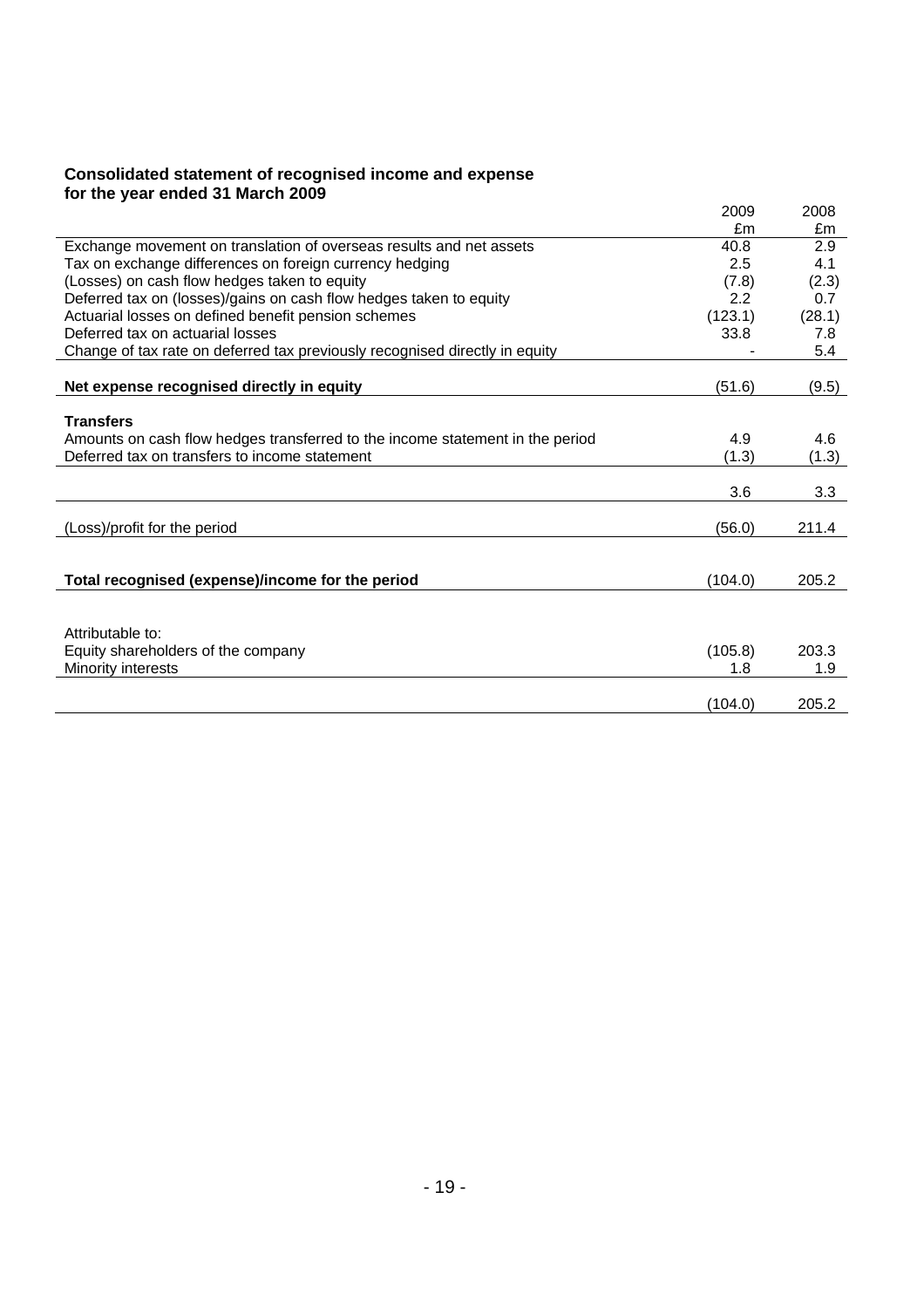#### **Notes**

### **1 Basis of preparation**

The financial statements have been prepared in accordance with International Financial Reporting Standards (IFRS), International Accounting Standards (IAS) and IFRIC interpretations issued and effective and ratified by the European Union as at 31 March 2009 and those parts of the Companies Act 1985 applicable to companies reporting under IFRS as adopted by the European Union. While the financial information included in this Preliminary Announcement of Annual Results ("the Preliminary Announcement") has been prepared in accordance with the recognition and measurement criteria of International Financial Reporting Standards (IFRSs), the Preliminary Announcement does not itself contain sufficient information to comply with IFRSs. The company will publish full financial statements that comply with IFRSs in June 2009. The Preliminary Announcement has been prepared in accordance with the Disclosure and Transparency rules of the Financial Services Authority.

The financial statements have been prepared under the historical cost convention as modified by the revaluation of certain financial assets and liabilities (including derivative financial instruments) at fair value through profit and loss.

The group is funded for its investment and cash flow needs for up to the next two years (see "Treasury management and liquidity" on page 13). After making enquiries the directors have a reasonable expectation that the group has adequate resources to continue in operational existence for the foreseeable future and hence the financial statements and the Preliminary Announcement have been prepared on the going concern basis.

The preparation of financial statements in conformity with IFRS requires the use of estimates and assumptions that affect the reported amounts of assets and liabilities at the date of the financial statements and the reported amount of revenues and expenses for the reporting period. Although these estimates are based on management's best knowledge of the amount, event or actions, actual results may ultimately differ from those estimates.

The financial information set out above does not constitute the company's statutory accounts, within the meaning of Section 240 of the Companies Act 1985, for the years ended 31 March 2009 and 2008, but is derived from those accounts. Statutory accounts for 2008 have been delivered to the Registrar of Companies and those for 2009 will be delivered following the company's annual general meeting. The auditors have reported on those accounts; their reports were unqualified and did not contain statements under s237(2) or (3) Companies Act 1985.

The auditors have consented to the publication of the Preliminary Announcement as required by Listing Rule 9.7a having completed their procedures under APB bulletin 2008/2.

#### **2 Segmental analysis**

The group is organised into two main business segments:

#### Severn Trent Water

Provides water and sewerage services to domestic and commercial customers in England and Wales.

#### Severn Trent Services

Provides services and products associated with water, waste water and contaminated land principally in the US, UK and Europe.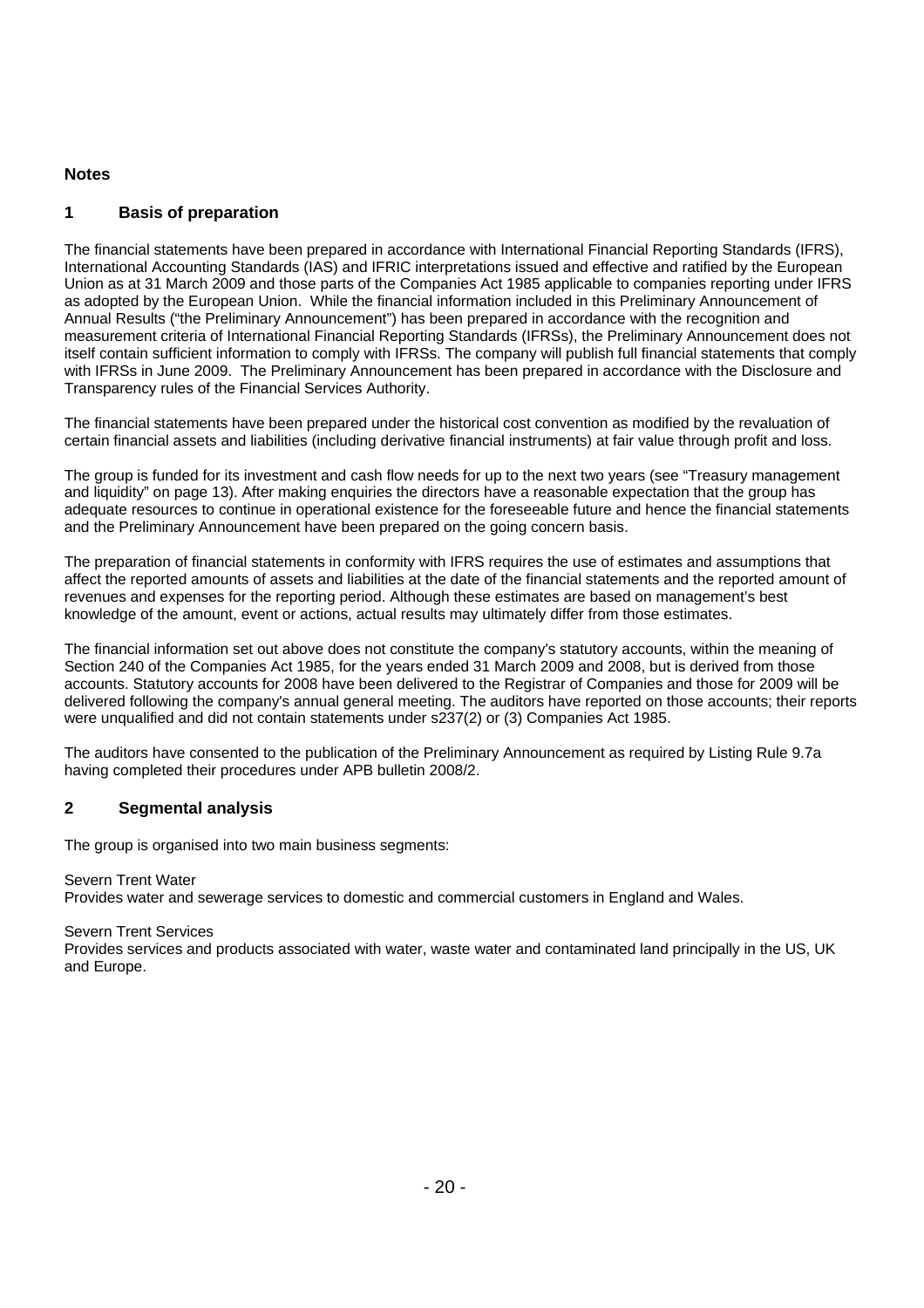# **Segmental analysis (continued)**

| 2009                                                    | Severn Trent<br>Water | Severn Trent<br>Services | Corporate<br>and Other | Eliminations | Consolidated |
|---------------------------------------------------------|-----------------------|--------------------------|------------------------|--------------|--------------|
|                                                         | £m                    | £m                       | £m                     | £m           | £m           |
| <b>External sales</b>                                   | 1,323.5               | 318.7                    |                        |              | 1,642.2      |
| Inter-segment sales                                     | 1.4                   | 20.6                     | 4.7                    | (26.7)       |              |
| <b>Total Sales</b>                                      | 1,324.9               | 339.3                    | 4.7                    | (26.7)       | 1,642.2      |
| Profit before interest, tax                             |                       |                          |                        |              |              |
| and exceptional items                                   | 456.0                 | 30.5                     | (16.4)                 | (0.2)        | 469.9        |
| Exceptional items (note 3)                              | (19.4)                | (0.7)                    | 1.2                    |              | (18.9)       |
|                                                         |                       |                          |                        |              |              |
| Profit before interest and tax                          | 436.6                 | 29.8                     | (15.2)                 | (0.2)        | 451.0        |
| Share of results of associates and joint                |                       |                          |                        |              |              |
| ventures                                                | 0.1                   | (0.1)                    |                        |              |              |
|                                                         |                       |                          |                        |              |              |
| Segment result                                          | 436.7                 | 29.7                     | (15.2)                 | (0.2)        | 451.0        |
| Total net finance costs and gains on                    |                       |                          |                        |              |              |
| financial instruments                                   |                       |                          |                        |              | (283.4)      |
| Profit before tax                                       |                       |                          |                        |              | 167.6        |
| Tax                                                     |                       |                          |                        |              | (223.6)      |
| Loss from continuing operations                         |                       |                          |                        |              | (56.0)       |
| Profit from discontinued operations                     |                       |                          |                        |              |              |
|                                                         |                       |                          |                        |              |              |
| Loss for the period                                     |                       |                          |                        |              | (56.0)       |
|                                                         |                       |                          |                        |              |              |
|                                                         |                       |                          |                        |              |              |
|                                                         | Severn Trent          | Severn Trent             | Corporate              |              |              |
| 2008                                                    | Water                 | Services                 | and Other              | Eliminations | Consolidated |
|                                                         | £m                    | £m                       | £m                     | £m           | £m           |
| <b>External sales</b>                                   | 1,263.0               | 289.4                    | $\overline{a}$         |              | 1,552.4      |
| Inter-segment sales                                     | 2.3                   | 23.6                     | 5.2                    | (31.1)       |              |
|                                                         |                       |                          |                        |              |              |
| <b>Total Sales</b>                                      | 1,265.3               | 313.0                    | 5.2                    | (31.1)       | 1,552.4      |
|                                                         |                       |                          |                        |              |              |
| Profit before interest, tax                             |                       |                          |                        |              |              |
| and exceptional items                                   | 456.4                 | 26.6                     | (11.2)                 | (2.3)        | 469.5        |
| Exceptional items (note 3)                              | (63.3)                | (4.5)                    | (1.0)                  |              | (68.8)       |
|                                                         |                       |                          |                        |              |              |
| Profit before interest and tax                          | 393.1                 | 22.1                     | (12.2)                 | (2.3)        | 400.7        |
| Share of results of associates and joint                | -                     |                          |                        |              |              |
| ventures                                                |                       | 0.1                      |                        |              | 0.1          |
|                                                         |                       |                          |                        |              |              |
| Segment result<br>Total net finance costs and losses on | 393.1                 | 22.2                     | (12.2)                 | (2.3)        | 400.8        |
| financial instruments                                   |                       |                          |                        |              | (208.4)      |
| Profit before tax                                       |                       |                          |                        |              | 192.4        |
| Tax                                                     |                       |                          |                        |              | 18.2         |
| Profit from continuing operations                       |                       |                          |                        |              | 210.6        |
| Profit from discontinued operations                     |                       |                          |                        |              | 0.8          |
| Profit for the period                                   |                       |                          |                        |              | 211.4        |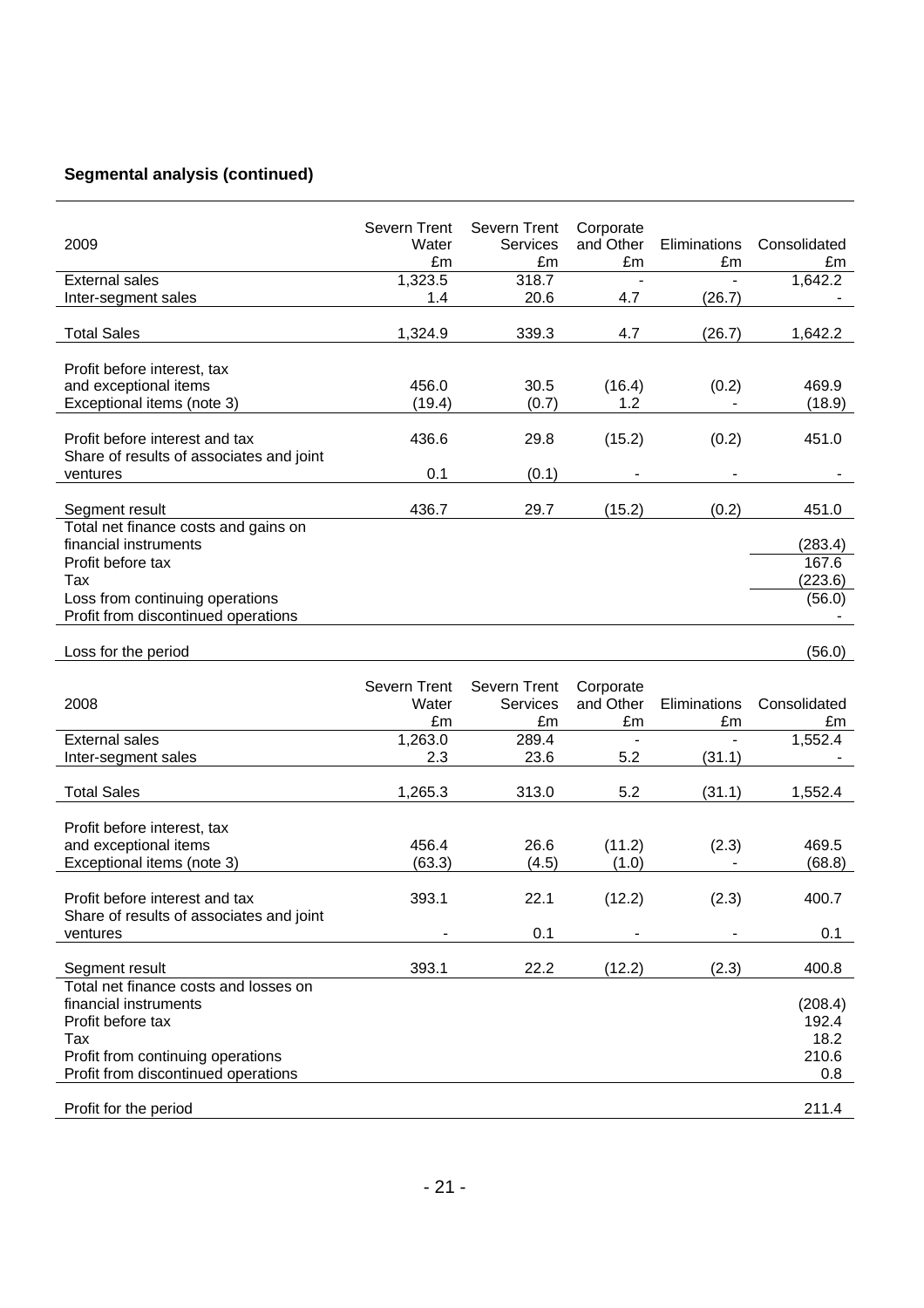# **Segmental analysis (continued)**

With effect from 1<sup>st</sup> April 2008 Severn Trent Retail Services Ltd and its subsidiary company Complete Credit Management Ltd (together "STRS") were transferred from the Severn Trent Water segment to the Severn Trent Services segment. The comparative information has been restated to reflect this revised classification as follows:

|                                                                        | Severn Trent Water | Severn Trent          |
|------------------------------------------------------------------------|--------------------|-----------------------|
|                                                                        | £m                 | <b>Services</b><br>£m |
| External sales as originally stated                                    | 1,278.0            | 274.4                 |
| <b>Transfer STRS Group sales</b>                                       | (15.0)             | 15.0                  |
|                                                                        |                    |                       |
| Restated external sales                                                | 1,263.0            | 289.4                 |
|                                                                        |                    |                       |
| Inter-segment sales as originally stated                               | 1.2                | 22.9                  |
| Reanalysis of inter segment sales following transfer                   | 1.1                | 0.7                   |
| Restated inter-segment sales                                           | 2.3                | 23.6                  |
|                                                                        |                    |                       |
| Total sales as originally stated                                       | 1,279.2            | 297.3                 |
| Transfer STRS external group sales                                     | (15.0)             | 15.0                  |
| Reanalysis of inter segment sales following transfer                   | 1.1                | 0.7                   |
| <b>Restated total sales</b>                                            | 1,265.3            | 313.0                 |
|                                                                        |                    |                       |
| Profit before interest, tax and exceptional items as originally stated | 462.3              | 20.7                  |
| Transfer STRS group                                                    | (5.9)              | 5.9                   |
| Restated profit before interest, tax and exceptional items             | 456.4              | 26.6                  |

# **3 Exceptional items**

|                                                                               | 2009   | 2008   |
|-------------------------------------------------------------------------------|--------|--------|
|                                                                               | £m     | £m     |
| Severn Trent Water restructuring programme                                    | 13.7   | 13.9   |
| Corporate restructuring programme                                             |        | 1.0    |
| Severn Trent Services write down of meters business assets                    | 2.1    |        |
| Corporate and other release of disposal provisions made in previous periods   | (1.2)  |        |
| Exceptional restructuring costs and termination of operations                 | 14.6   | 14.9   |
| Flood costs                                                                   | 13.1   | 29.6   |
| Insurance recoverable                                                         | (14.6) | (16.0) |
| Severn Trent Water net flood (income)/costs                                   | (1.5)  | 13.6   |
| Fine and costs relating to leakage reporting                                  | 2.2    |        |
| Contribution to charitable trust                                              | 5.0    |        |
| Penalty relating to customer service data and Guaranteed Standards of Service |        | 35.8   |
| Severn Trent Water fines and penalties                                        | 7.2    | 35.8   |
| Severn Trent Services provision for third party legal costs                   | (1.4)  | 4.5    |
|                                                                               |        |        |
| <b>Total exceptional items</b>                                                | 18.9   | 68.8   |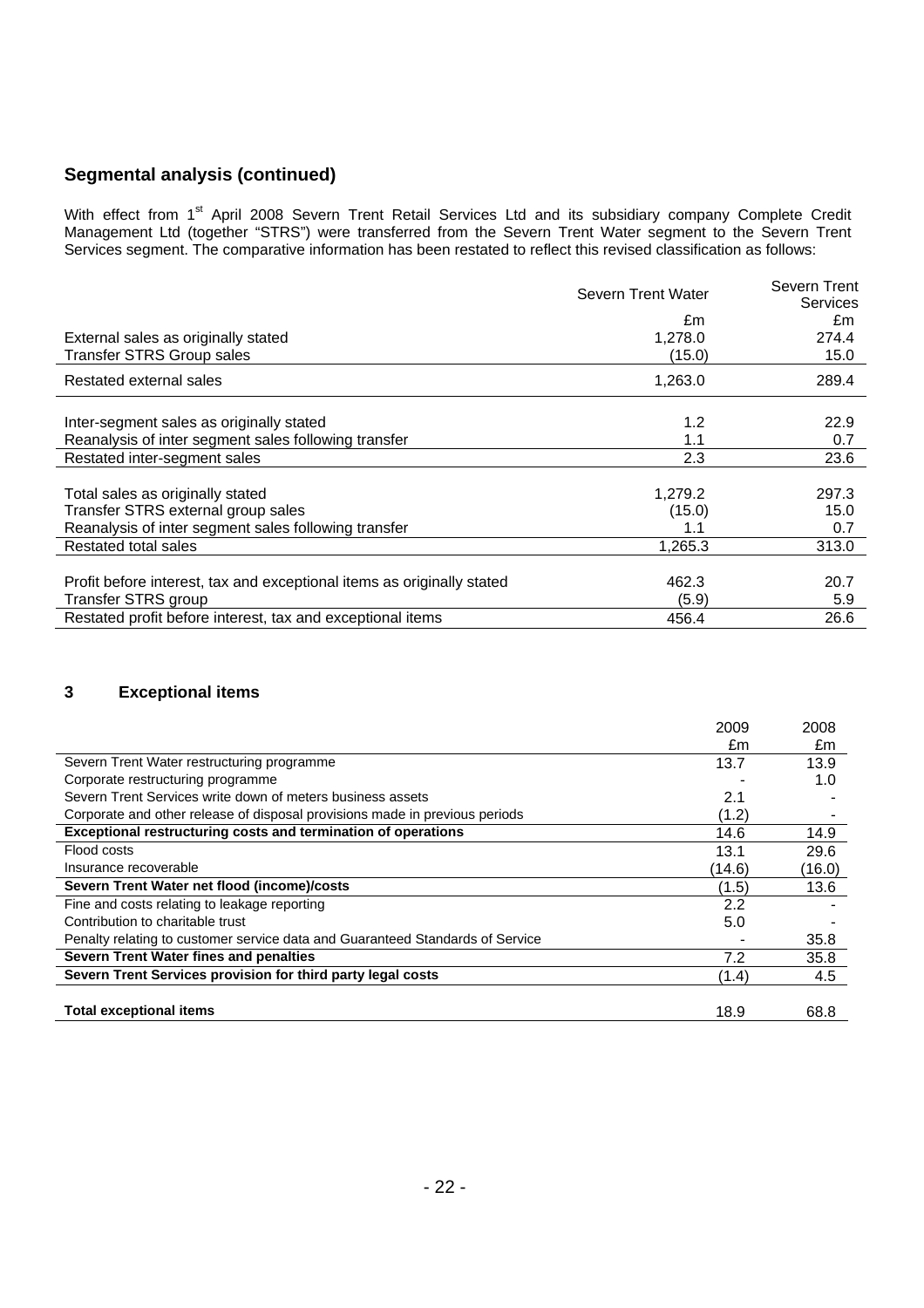# **4 Net finance costs**

|                                                  | 2009<br>£m | 2008<br>£m |
|--------------------------------------------------|------------|------------|
| <b>Investment income</b>                         |            |            |
| Interest receivable on bank deposits             | 32.0       | 17.3       |
| Other financial income                           | 4.4        | 6.4        |
| Total interest revenue                           | 36.4       | 23.7       |
| Expected return on defined benefit scheme assets | 89.8       | 93.4       |
|                                                  |            |            |
|                                                  | 126.2      | 117.1      |
| <b>Finance costs</b>                             |            |            |
| Interest on bank loans and overdrafts            | (13.0)     | (13.6)     |
| Interest on other loans                          | (191.7)    | (177.5)    |
| Interest on finance leases                       | (16.3)     | (20.6)     |
| Total borrowing costs                            | (221.0)    | (211.7)    |
| Other financial expenses                         | (9.7)      | (2.2)      |
| Interest cost on defined benefit obligations     | (91.9)     | (80.6)     |
|                                                  | (322.6)    | (294.5)    |
|                                                  |            |            |
| Net finance costs                                | (196.4)    | (177.4)    |

# **5 (Losses)/gains on financial instruments**

|                                                                                                                                      | 2009    | 2008   |
|--------------------------------------------------------------------------------------------------------------------------------------|---------|--------|
|                                                                                                                                      | £m      | £m     |
| Gain on derivatives in a designated fair value hedge accounting relationship                                                         | 221.1   | 93.8   |
| Loss arising on adjustment for the hedged item in a designated fair value hedging<br>relationship                                    | (222.7) | (95.9) |
| Fair value loss on cash flow hedges transferred from equity<br>(Loss)/gain arising on revaluation of derivatives not in a designated | (4.9)   | (4.6)  |
| fair value hedge accounting relationship                                                                                             | (80.5)  | (24.3) |
|                                                                                                                                      |         |        |
|                                                                                                                                      | (87.0)  | (31.0) |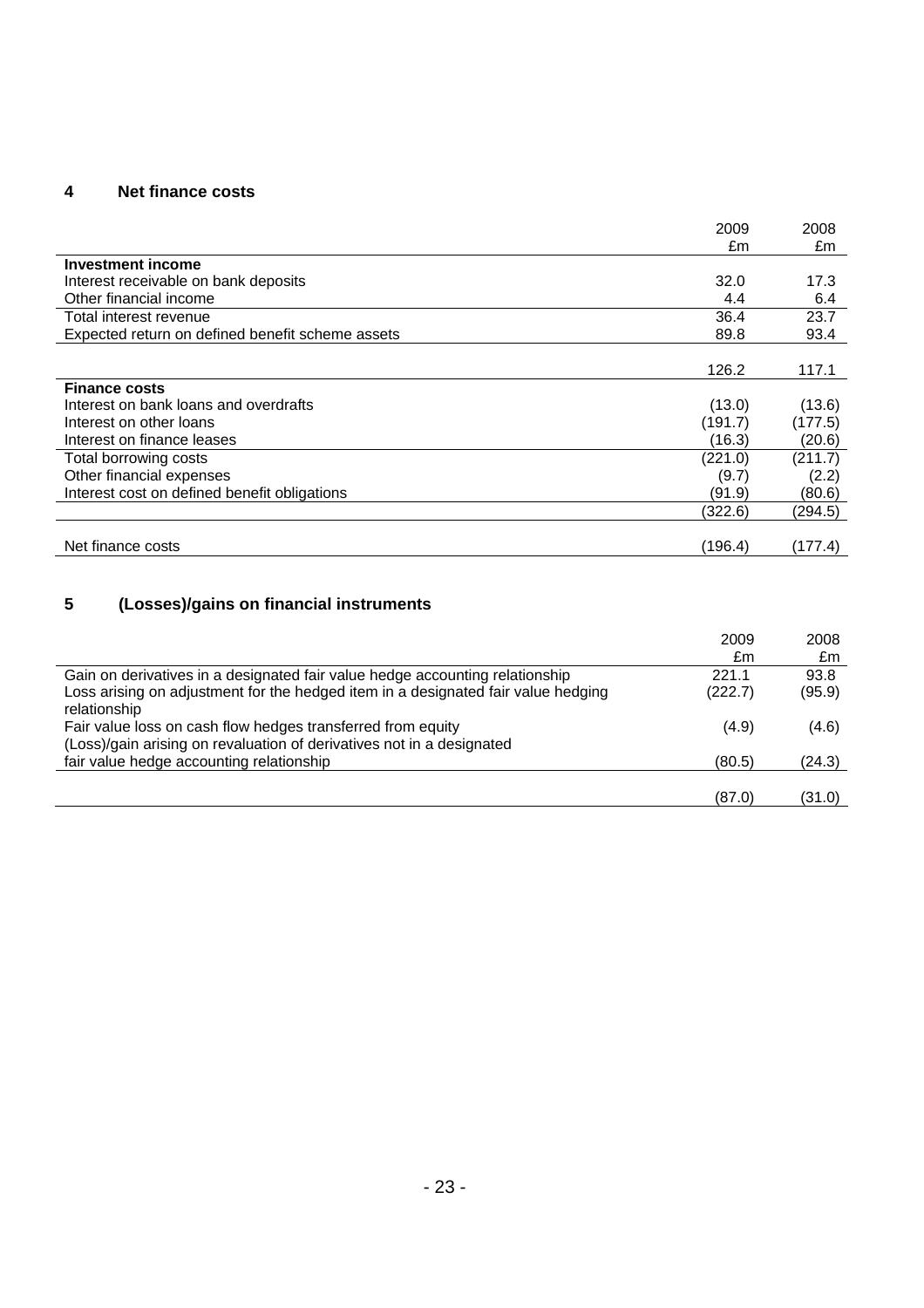#### **6 Taxation**

|                                                                 | 2009   | 2008   |
|-----------------------------------------------------------------|--------|--------|
|                                                                 | £m     | £m     |
| <b>Current tax</b>                                              |        |        |
| Current year at 28% (2008: 30%)                                 | 65.0   | 68.7   |
| Prior year at 28% (2008: 30%)                                   | (12.9) | (12.5) |
|                                                                 |        |        |
| <b>Total current tax</b>                                        | 52.1   | 56.2   |
| Deferred tax                                                    |        |        |
| Origination and reversal of temporary differences- current year | (23.3) | (2.4)  |
| Origination and reversal of temporary differences- prior year   | 9.2    | (17.3) |
| Exceptional deferred tax charge/(credit)                        | 185.6  | (54.7) |
|                                                                 |        |        |
| <b>Total deferred tax</b>                                       | 171.5  | (74.4) |
|                                                                 |        |        |
| Total tax charge/(credit)                                       | 223.6  | (18.2) |

The Finance Act 2008 includes legislation which will prevent the group claiming industrial building allowances on affected assets after 2011. This change is being introduced by reducing the rate of allowances that may be claimed from 1 April 2008 to 31 March 2011 at which point the allowances will be removed. The removal of these allowances has resulted in an exceptional deferred tax charge of £185.6 million in the period.

The Finance Act 2007 implemented a reduction in the corporation tax rate from 30% to 28% with effect from 1 April 2008. The impact of this rate reduction on the deferred tax provision was reflected in the prior year and resulted in deferred tax credits of £54.7 million in the profit and loss account and £5.4 million in reserves.

#### **7 Dividends**

Amounts recognised as distributions to equity holders in the period:

|                                                          | 2009               |       | 2008               |       |
|----------------------------------------------------------|--------------------|-------|--------------------|-------|
|                                                          | Pence<br>per share | £m    | Pence<br>per share | £m    |
| Final dividend for the year ended 31 March 2008 (2007)   | 41.29              | 97.0  | 38.68              | 90.4  |
| Interim dividend for the year ended 31 March 2009 (2008) | 26.29              | 61.8  | 24.34              | 56.9  |
|                                                          | 67.58              | 158.8 | 63.02              | 147.3 |
| Proposed final dividend for the year ended 31 March 2009 | 41.05              | 96.5  |                    |       |

The proposed final dividend is subject to approval by shareholders at the Annual General Meeting and has not been included as a liability in these financial statements.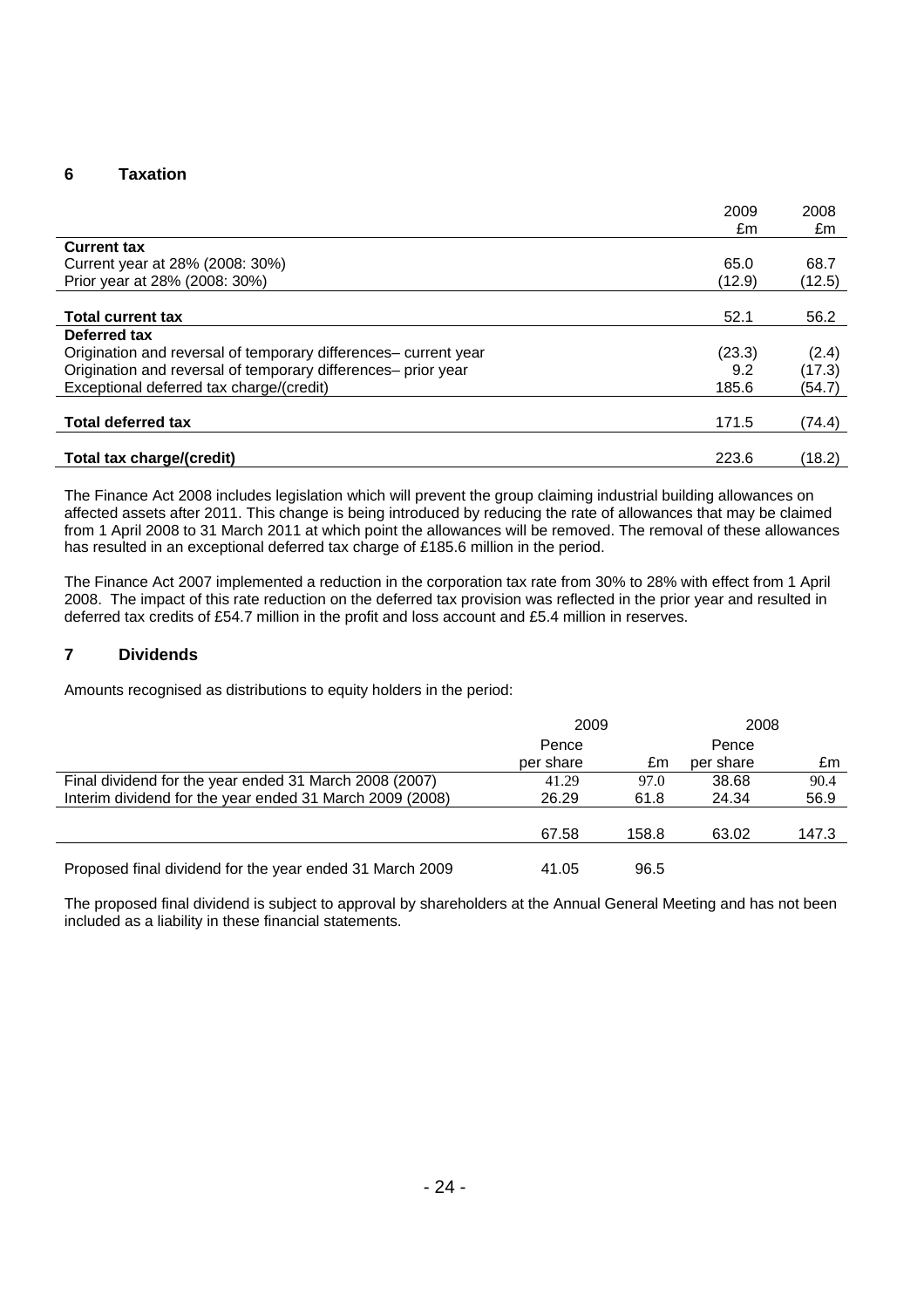# **8 Discontinued operations**

There were no transactions during the year that resulted in operations being classified as discontinued. In the previous year, the profit from discontinued operations arose from the settlement of outstanding mattersrelating to the disposal of the US business, Severn Trent Laboratories Inc.

#### **a) Profit from discontinued operations**

|                                                         | 2009<br>£m | 2008<br>£m |
|---------------------------------------------------------|------------|------------|
| <b>Profit after tax</b>                                 |            |            |
| Exceptional impairment of goodwill                      |            |            |
| Exceptional gain on disposal of discontinued operations |            | 0.8        |
| Attributable tax expense                                |            |            |
| Net profit attributable to discontinued operations      |            | 0.8        |

#### **b) Cash flows from discontinued operations**

|                                          | 2009<br>£m | 2008<br>£m |
|------------------------------------------|------------|------------|
| Net cash flows from operating activities |            |            |
| Net cash flows from investing activities |            | 3.1        |
| Net cash flows from financing activities |            |            |
|                                          |            | 3.1        |

#### **9 Earnings per share**

Basic earnings per share are calculated by dividing the earnings attributable to ordinary shareholders by the weighted average number of ordinary shares in issue during the period, excluding those held in the Severn Trent Employee Share Ownership Trust which are treated as cancelled.

For diluted earnings per share, the weighted average number of ordinary shares in issue is adjusted to assume conversion of all potentially dilutive ordinary shares. These represent share options granted to employees where the exercise price is less than the average market price of the Company's shares during the period and LTIP awards where the vesting conditions have been satisfied at the balance sheet date.

The calculation of basic and diluted earnings per share is based on the following data:

|                                                                                         | 2009   | 2008  |
|-----------------------------------------------------------------------------------------|--------|-------|
|                                                                                         | £m     | £m    |
|                                                                                         |        |       |
| Earnings for the purpose of basic and diluted earnings per share from continuing and    |        |       |
| discontinued operations being:                                                          |        |       |
| Profit for the period attributable to the equity holders of the Company                 | (57.8) | 209.5 |
| Adjustment to exclude:                                                                  |        |       |
| Profit for the period from discontinued operations                                      |        | (0.8) |
|                                                                                         |        |       |
| (Loss)/earnings for the purpose of basic and diluted earnings per share from continuing | (57.8) | 208.7 |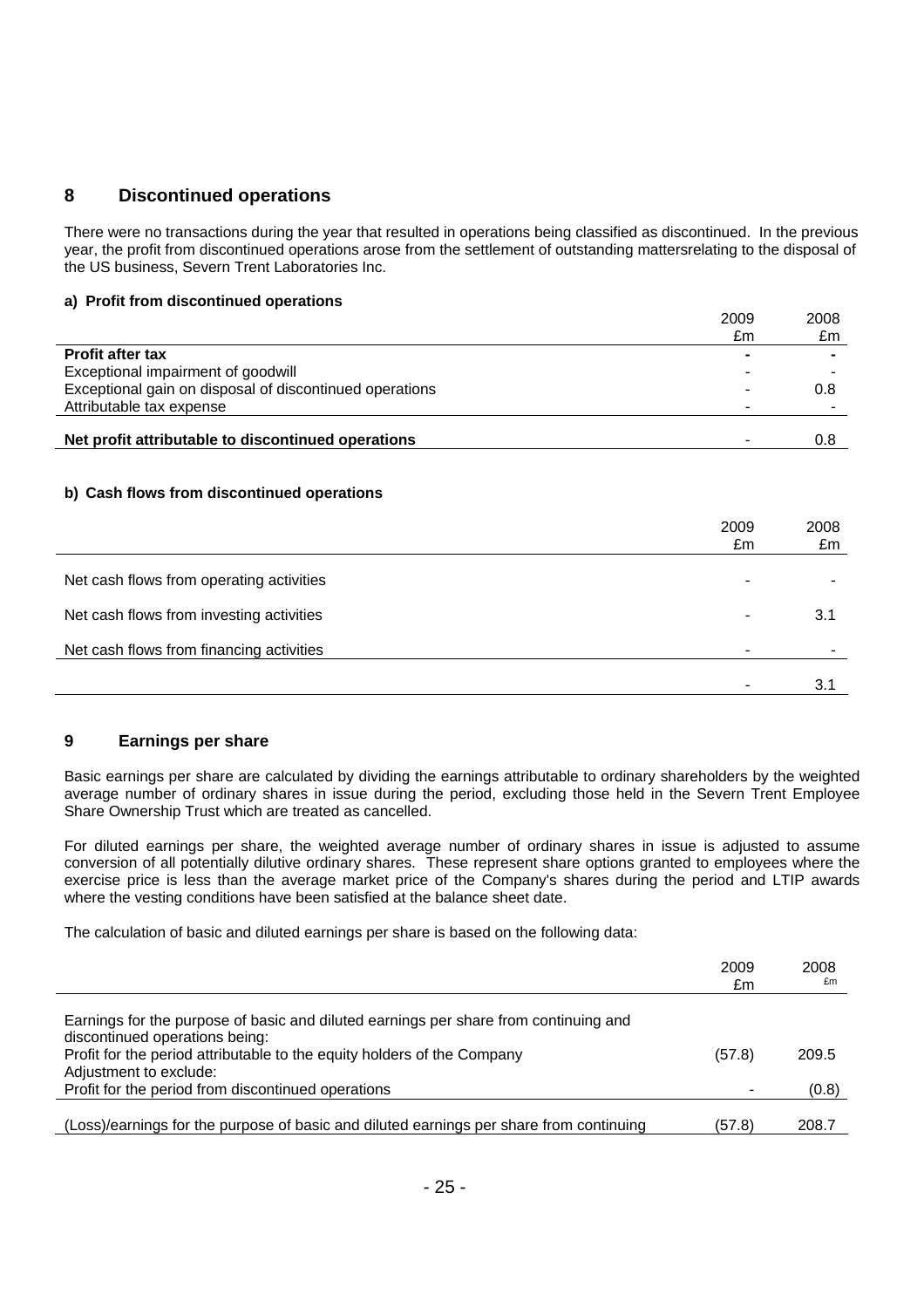| operations                                                                               |       |       |
|------------------------------------------------------------------------------------------|-------|-------|
| Earnings per share (continued)                                                           |       |       |
| <b>Number of shares</b>                                                                  |       |       |
|                                                                                          | 2009  | 2008  |
|                                                                                          | £m    | £m    |
| Weighted average number of ordinary shares for the purpose of basic earnings per share   | 234.9 | 233.6 |
| Effect of dilutive potential ordinary shares:                                            |       |       |
| Share options and LTIPs                                                                  | 0.7   | 1.7   |
|                                                                                          |       |       |
| Weighted average number of ordinary shares for the purpose of diluted earnings per share | 235.6 | 235.3 |

Adjusted earnings per share figures are presented for continuing operations. These exclude the effects of deferred tax, gains/losses on financial instruments and exceptional items for both 2009 and 2008. The directors consider that the adjusted figures provide a useful additional indicator of performance. The denominators used for calculations of earnings per share from continuing and discontinued and from continuing operations are the same.

|                                     | 2009<br>Pence | 2008<br>Pence |
|-------------------------------------|---------------|---------------|
| Adjusted basic earnings per share   | 92.7          | 97.8          |
| Adjusted diluted earnings per share | 92.4          | 97.1          |

Adjusted earnings per share figures are presented for continuing operations. These exclude the effects of deferred tax, gains/losses on financial instruments and exceptional items and current tax on these in both 2009 and 2008. The directors consider that the adjusted figures provide a useful additional indicator of performance. The denominators used in the calculations of adjusted basic and diluted earnings per share are the same as those used in the unadjusted figures set out above.

The adjustments to earnings are as follows:

|                                                                                  | 2009   | 2008   |
|----------------------------------------------------------------------------------|--------|--------|
|                                                                                  | £m     | £m     |
| Earnings for the purpose of basic and diluted earnings per share from continuing | (57.8) | 208.7  |
| operations                                                                       |        |        |
| Adjustments for:                                                                 |        |        |
| <b>Exceptional items</b>                                                         | 18.9   | 68.8   |
| Current tax related to exceptional items at 28% (30%)                            | (1.8)  | (5.6)  |
| Losses on financial instruments                                                  | 87.0   | 31.0   |
| Deferred tax                                                                     | 171.5  | (74.4) |
|                                                                                  |        |        |
| Earnings for the purpose of adjusted basic and diluted earnings per share        | 217.8  | 228.5  |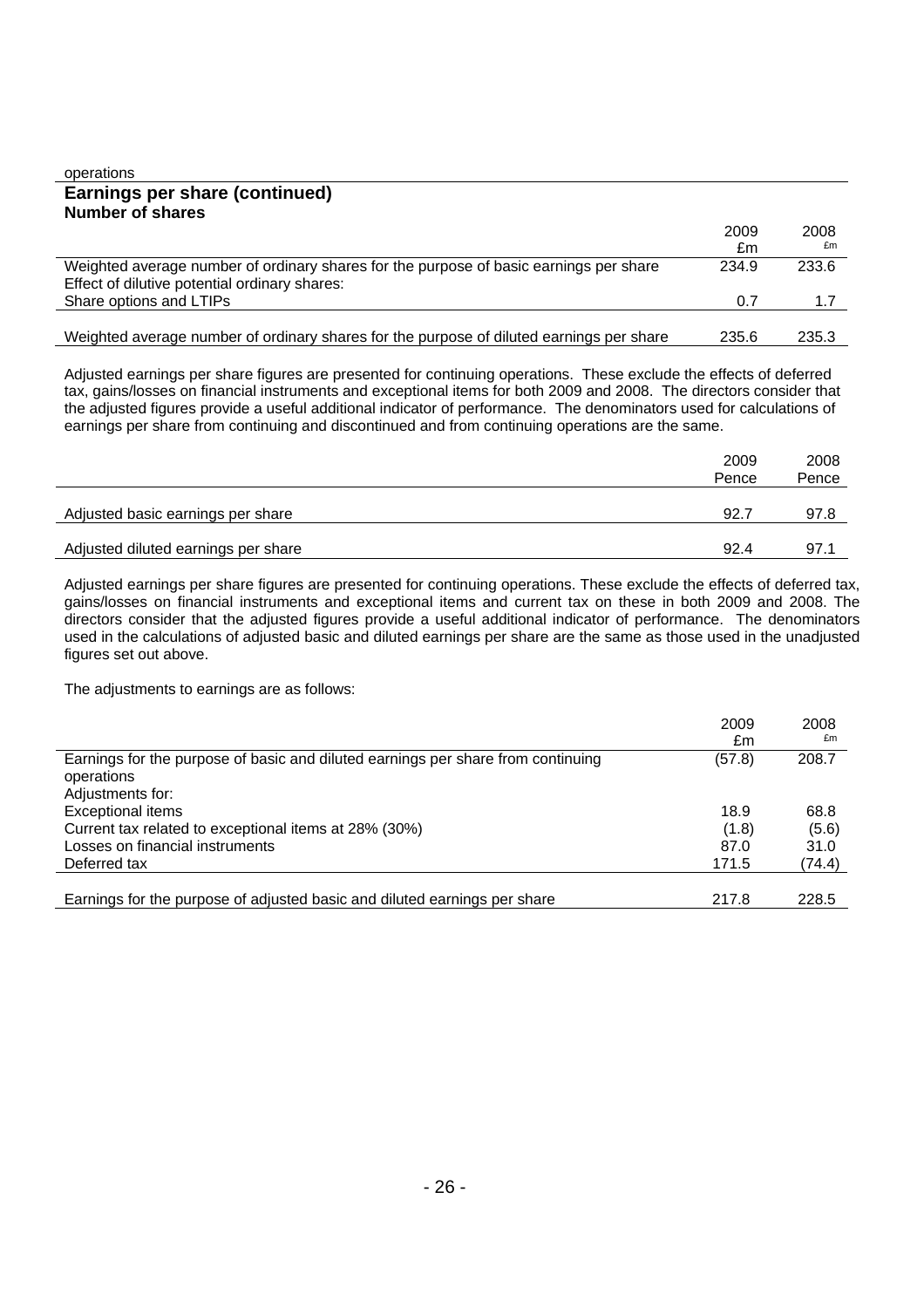# **10 Retirement benefit schemes**

Movements in the present value of the defined benefit obligation were as follows:

|                                                                                         | 2009    | 2008    |
|-----------------------------------------------------------------------------------------|---------|---------|
|                                                                                         | £m      | £m      |
| At 1 April                                                                              | (126.0) | (135.1) |
| Service cost                                                                            | (23.8)  | (31.5)  |
| Expected return on scheme assets                                                        | 89.8    | 93.4    |
| Interest cost                                                                           | (91.9)  | (80.6)  |
| Contributions from the sponsoring companies                                             | 42.0    | 55.6    |
| Actuarial gains and losses recognised in the statement of recognised income and expense | (123.1) | (27.8)  |
|                                                                                         |         |         |
| At 31 March                                                                             | (233.0) | (126.0) |

# **11 Movement in shareholders' equity**

|                                            | Share<br>capital<br>£m | Share<br>premium<br>£m | Other<br>reserves<br>£m | Retained<br>earnings<br>£m | Equity<br>attributable<br>to the<br>equity<br>holders<br>of Severn<br><b>Trent Plc</b><br>£m | Minority<br>interests<br>£m | Total<br>£m |
|--------------------------------------------|------------------------|------------------------|-------------------------|----------------------------|----------------------------------------------------------------------------------------------|-----------------------------|-------------|
| At 1 April 2007                            | 228.3                  | 57.5                   | 419.0                   | 429.4                      | 1,134.2                                                                                      | 3.1                         | 1,137.3     |
| Share options and LTIPs                    |                        |                        |                         |                            |                                                                                              |                             |             |
| - proceeds from shares issued              | 1.4                    | 6.8                    |                         |                            | 8.2                                                                                          |                             | 8.2         |
| - value of employees' services             |                        |                        |                         | 4.0                        | 4.0                                                                                          |                             | 4.0         |
| <b>Dividends</b>                           |                        |                        |                         | (147.3)                    | (147.3)                                                                                      | (0.8)                       | (148.1)     |
| Current tax on share based payments        |                        |                        |                         | 2.7                        | 2.7                                                                                          |                             | 2.7         |
| Deferred tax on share based payments       |                        |                        |                         | (4.1)                      | (4.1)                                                                                        |                             | (4.1)       |
| Total recognised income for the period     |                        |                        | 8.4                     | 194.9                      | 203.3                                                                                        | 1.9                         | 205.2       |
| At 1 April 2008<br>Share options and LTIPs | 229.7                  | 64.3                   | 427.4                   | 479.6                      | 1,201.0                                                                                      | 4.2                         | 1,205.2     |
| - proceeds from shares issued              | 1.3                    | 7.6                    |                         |                            | 8.9                                                                                          |                             | 8.9         |
| - value of employees' services             |                        |                        |                         | 5.3                        | 5.3                                                                                          |                             | 5.3         |
| - payroll taax paid on awards vesting      |                        |                        |                         | (2.5)                      | (2.5)                                                                                        |                             | (2.5)       |
| Current tax on share based payments        |                        |                        |                         | 1.3                        | 1.3                                                                                          |                             | 1.3         |
| Deferred tax on share based payments       |                        |                        |                         | (3.3)                      | (3.3)                                                                                        |                             | (3.3)       |
| <b>Dividends</b>                           |                        |                        |                         | (158.8)                    | (158.8)                                                                                      |                             | (158.8)     |
| Total recognised income for the period     |                        | ٠                      | 41.3                    | (147.1)                    | (105.8)                                                                                      | 1.8                         | (104.0)     |
| At 31 March 2009                           | 231.0                  | 71.9                   | 468.7                   | 174.5                      | 946.1                                                                                        | 6.0                         | 952.1       |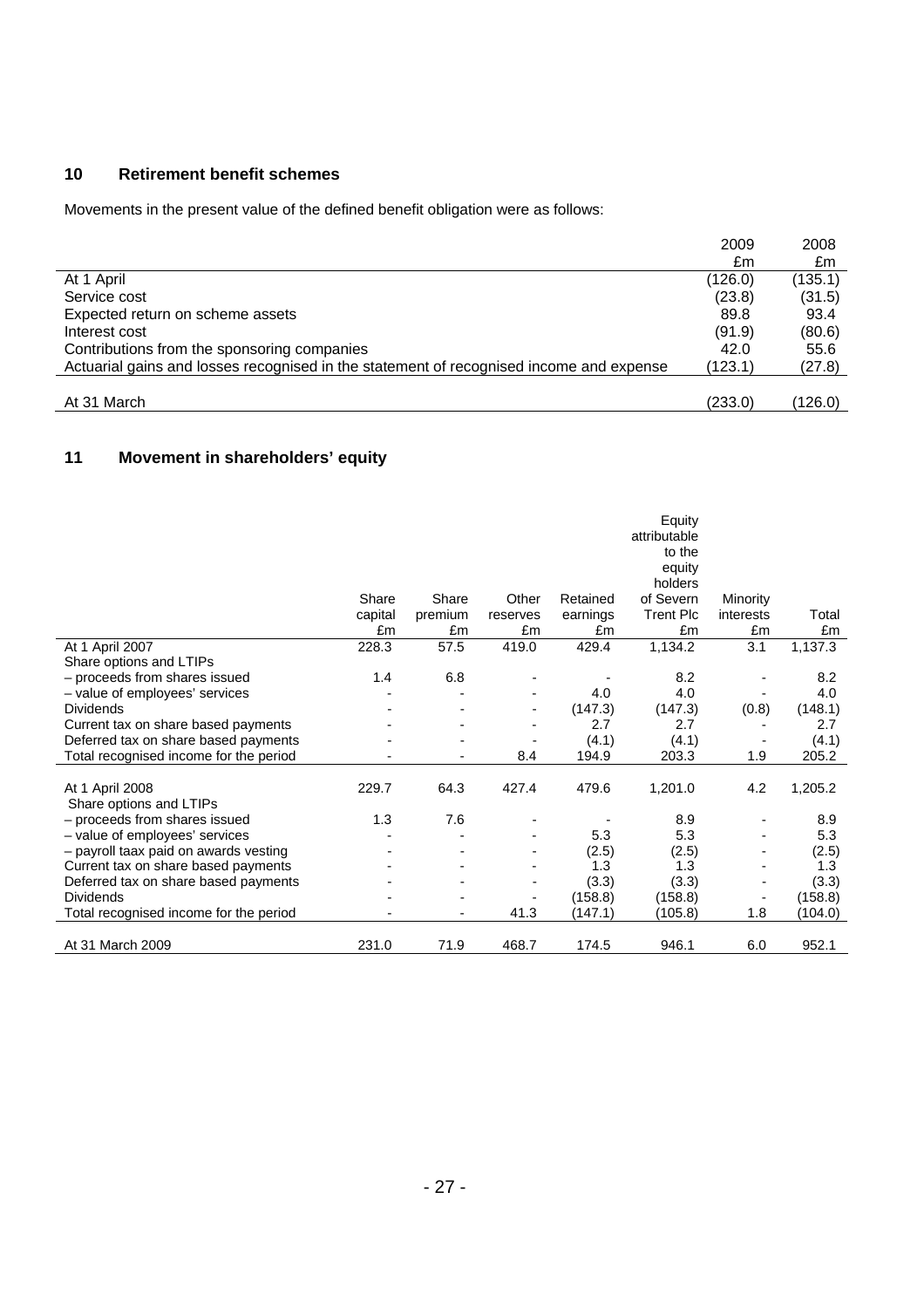### **12 Cash flow statement**

# **a) Reconciliation of operating profit to operating cash flows**

|                                                                                | 2009          | 2008         |
|--------------------------------------------------------------------------------|---------------|--------------|
|                                                                                | £m            | £m           |
|                                                                                |               |              |
| Profit before interest and tax from continuing operations                      | 451.0         | 400.7        |
| Profit before interest and tax from discontinued operations                    | 451.0         | 0.8<br>401.5 |
|                                                                                | 223.7         | 204.5        |
| Depreciation of property, plant and equipment                                  | 24.2          | 27.3         |
| Amortisation of intangible assets<br>Pension service cost                      | 23.8          | 31.5         |
| Pension contributions                                                          | (42.0)        | (55.6)       |
|                                                                                | 5.3           | 4.0          |
| Share based payments charge<br>Profit on sale of property, plant and equipment | (4.0)         | (1.7)        |
| Deferred income released                                                       |               |              |
|                                                                                | (5.3)<br>10.8 | (5.2)        |
| Provisions for liabilities and charges                                         |               | 49.5         |
| Utilisation of provisions for liabilities and charges<br>Increase in stocks    | (48.9)        | (11.4)       |
| Increase in debtors                                                            | (2.7)         | (2.4)        |
|                                                                                | (9.2)         | (44.3)       |
| Increase in creditors                                                          | 16.8          | 48.2         |
| Cash generated from operations                                                 | 643.5         | 645.9        |
| Tax Received/(paid)                                                            | 1.1           | (76.2)       |
| Net cash inflow from operating activities                                      | 644.6         | 569.7        |
|                                                                                |               |              |
| b)<br><b>Exceptional cash flows</b>                                            |               |              |
|                                                                                | 2009          | 2008         |
|                                                                                |               |              |
|                                                                                | £m            | £m           |
| <b>Restructuring costs</b>                                                     | (16.2)        | (14.1)       |
| Flood income/(costs)                                                           |               | (13.6)       |
| Fines and penalties                                                            | (40.0)        |              |
| Third party legal costs                                                        | (1.4)         |              |
|                                                                                | (57.6)        | (27.7)       |

#### **c) Reconciliation of movement in cash and cash equivalents to movement in net debt**

|                        | As at<br>1 April<br>2008<br>£m | Cash<br>flow<br>£m | Fair value<br>adjustments<br>£m | RPI uplift<br>on index<br>linked debt<br>£m | Foreign<br>exchange<br>£m | Other non<br>cash<br>movements<br>£m | As at<br>31 March<br>2009<br>£m |
|------------------------|--------------------------------|--------------------|---------------------------------|---------------------------------------------|---------------------------|--------------------------------------|---------------------------------|
| Cash and cash          |                                |                    |                                 |                                             |                           |                                      |                                 |
| equivalents            | 654.4                          | (11.6)             |                                 |                                             | 5.3                       | $\blacksquare$                       | 648.1                           |
| <b>Bank overdrafts</b> | (1.0)                          | 1.0                |                                 |                                             |                           | $\blacksquare$                       |                                 |
| Net cash and           |                                |                    |                                 |                                             |                           |                                      |                                 |
| cash equivalents       | 653.4                          | (10.6)             |                                 |                                             | 5.3                       |                                      | 648.1                           |
| Bank loans             | (742.7)                        | (2.4)              |                                 | (5.9)                                       | (0.1)                     | (38.7)                               | (789.8)                         |
| Other loans            | (2,958.1)                      | (176.2)            | (222.7)                         | (13.2)                                      | 0.7                       | 58.6                                 | (3,310.9)                       |
| Finance leases         | (385.4)                        | 41.0               |                                 |                                             |                           |                                      | (344.4)                         |
| Net debt               | (3,432.8)                      | (148.2)            | (222.7)                         | (19.1)                                      | 5.9                       | 19.9                                 | (3,797.0)                       |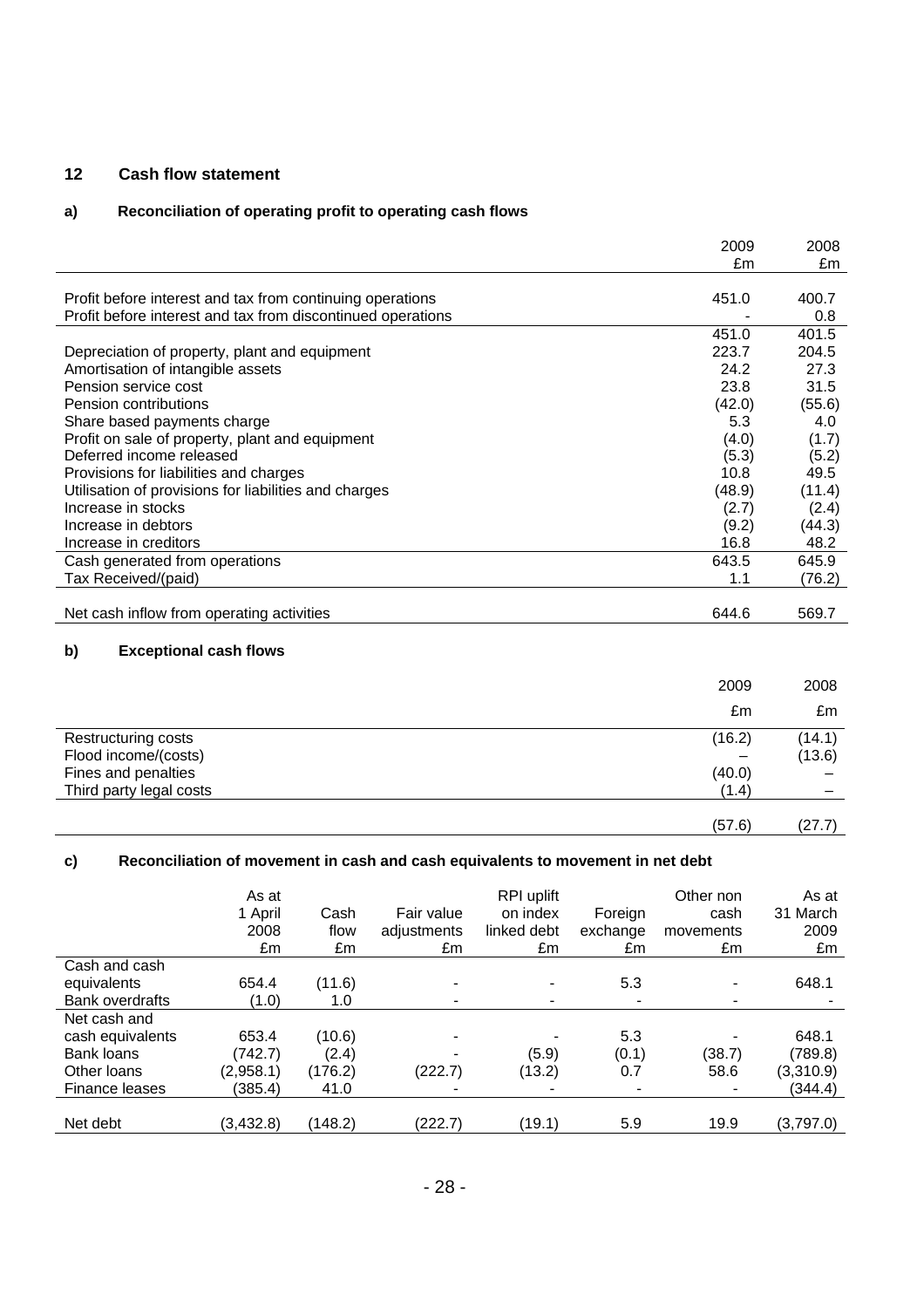# **13 Contingent liabilities**

#### **a) Bonds and guarantees**

Group undertakings have entered into bonds in the normal course of business. No liability is expected to arise in respect of either bonds or guarantees.

#### **b) Disposal of subsidiaries**

The group has given certain guarantees and indemnities in relation to disposals of businesses.

On 5 March 2007 the group received notice of a claim for €23.4 million from Veolia Proprete S.A alleging breach of warranty in relation to the disposal of Biffa Belgium. The group has subsequently received notice from Veolia of a further claim for €5 million relating to the same matter. The group considers that there is no basis for this claim and hence no provision has been recorded in the financial statements in relation to this matter. The matter has been set down for a hearing in the Commercial Court in Belgium on 4 February 2010.

The group is not aware of any other liability that is likely to result from these guarantees and indemnities that has not been provided for in these financial statements.

#### **14 Related party transactions**

There have been no related party transactions that materially affected the financial position of performance of the group during the period.

#### **15 Post balance sheet events**

Following the year end the board has proposed a final dividend of 41.05 pence per share. Further details of this are shown in note 7.

On 13 May 2009 the group completed the acquisition of PS Aplicor SA, asmall distribution operation in Spain. This business currently has an annual turnover of around €10 million.

#### **16 Annual report**

The annual report will be made available to shareholders in June. Copies may be obtained from the Company Secretary, Severn Trent Plc, 2297 Coventry Road, Birmingham B26 3PU.

#### **17 Annual General Meeting**

The Annual General Meeting will be held at The International Convention Centre, Broad Street, Birmingham B1 2EA on Tuesday 21 July 2009 at 2 pm.